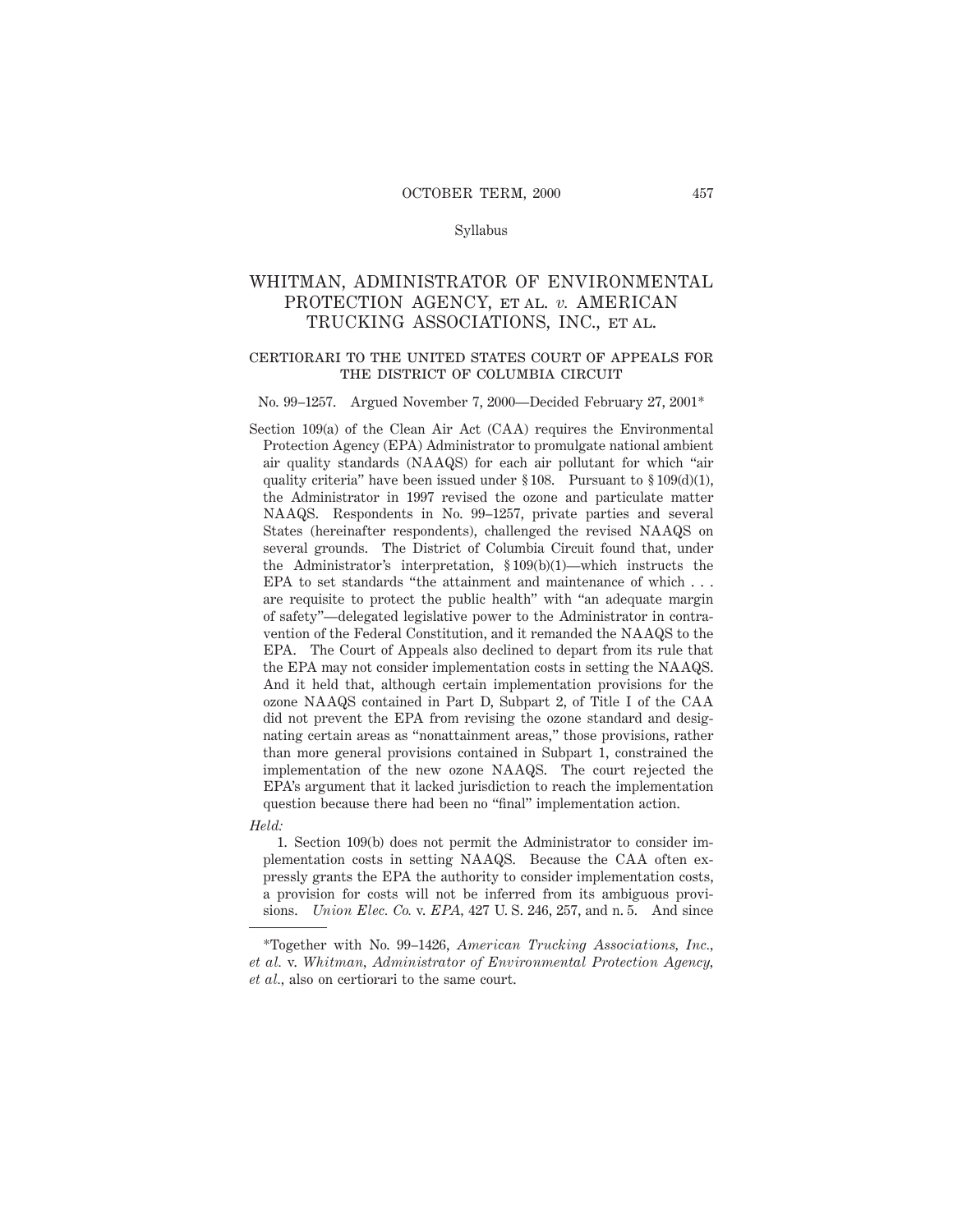## Syllabus

§ 109(b)(1) is the engine that drives nearly all of Title I of the CAA, the textual commitment of costs must be clear; Congress does not alter a regulatory scheme's fundamental details in vague terms or ancillary provisions, see *MCI Telecommunications Corp.* v. *American Telephone & Telegraph Co.,* 512 U. S. 218, 231. Respondents' arguments founder upon this principle. It is implausible that  $$109(b)(1)$ 's modest words "adequate margin" and "requisite" give the EPA the power to determine whether implementation costs should moderate national air quality standards. Cf. *ibid.* And the cost factor is *both* so indirectly related to public health *and* so full of potential for canceling the conclusions drawn from direct health effects that it would have been expressly mentioned in §§ 108 and 109 had Congress meant it to be considered. Other CAA provisions, which do require cost data, have no bearing upon whether costs are to be taken into account in setting the NAAQS. Because the text of § 109(b)(1) in its context is clear, the canon of construing texts to avoid serious constitutional problems is not applicable. See, *e. g., Miller* v. *French,* 530 U. S. 327, 341. Pp. 464–471.

2. Section 109(b)(1) does not delegate legislative power to the EPA. When conferring decisionmaking authority upon agencies, Congress must lay down an intelligible principle to which the person or body authorized to act is directed to conform. *J. W. Hampton, Jr., & Co.* v. *United States,* 276 U. S. 394, 409. An agency cannot cure an unlawful delegation of legislative power by adopting in its discretion a limiting construction of the statute. The limits that  $$109(b)(1)$  imposes on the EPA's discretion are strikingly similar to the ones approved in, *e. g., Touby* v. *United States,* 500 U. S. 160, and the scope of discretion that  $$109(b)(1)$  allows is well within the outer limits of the Court's nondelegation precedents, see, *e. g., Panama Refining Co.* v. *Ryan,* 293 U. S. 388. Statutes need not provide a determinate criterion for saying how much of a regulated harm is too much to avoid delegating legislative power. Pp. 472–476.

3. The Court of Appeals had jurisdiction to consider the implementation issue under § 307 of the CAA. The implementation policy constitutes final agency action under § 307 because it marked the consummation of the EPA's decisionmaking process, see *Bennett* v. *Spear,* 520 U. S. 154. The decision is also ripe for review. The question is purely one of statutory interpretation that would not benefit from further factual development, see *Ohio Forestry Assn., Inc.* v. *Sierra Club,* 523 U. S. 726, 733; review will not interfere with further administrative development; and the hardship on respondent States in developing state implementation plans satisfies the CAA's special judicialreview provision permitting preenforcement review, see *id.,* at 737.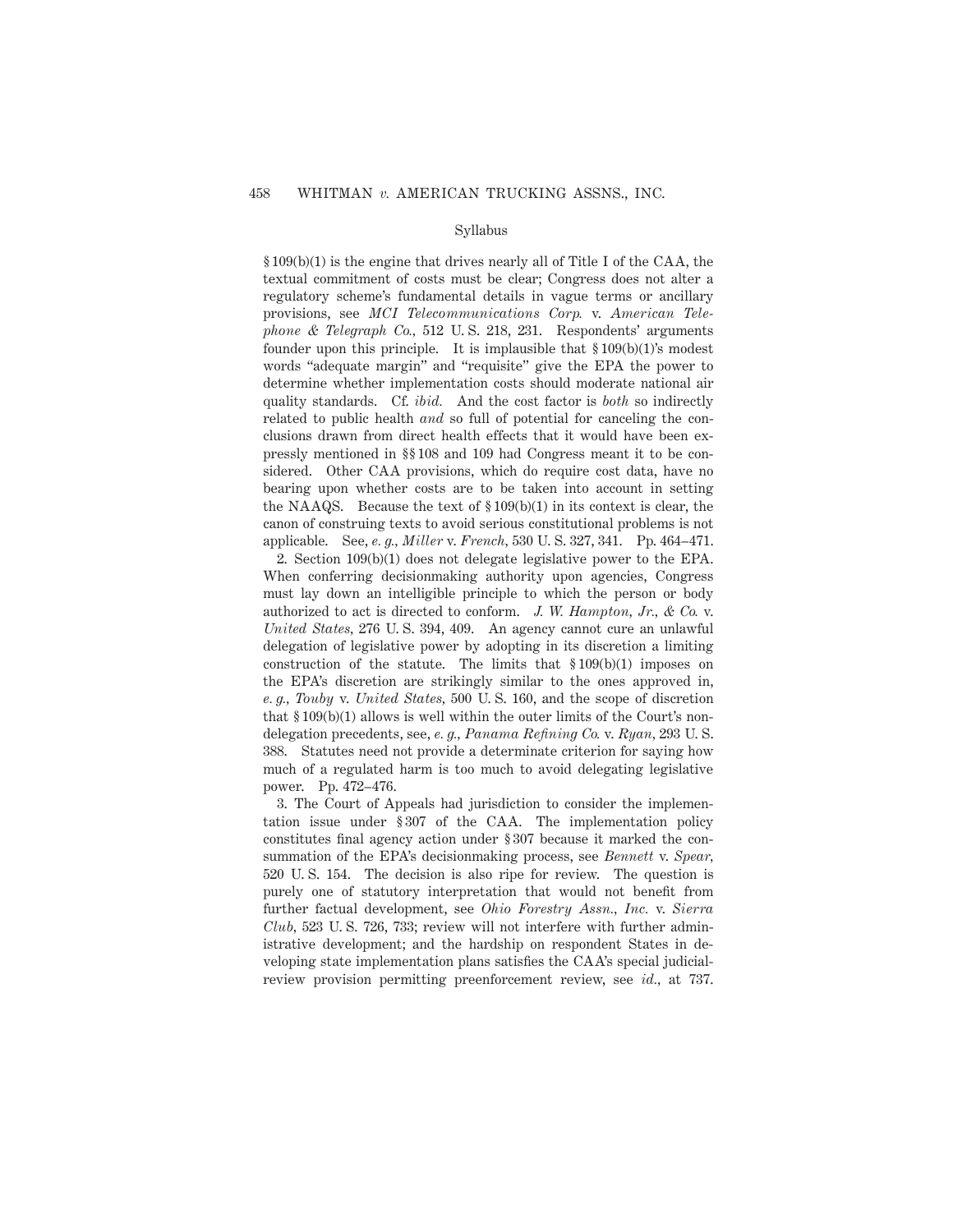## Syllabus

The implementation issue was also fairly included within the challenges to the final ozone rule that were before the Court of Appeals, which all parties agree is final agency action ripe for review. Pp. 476–480.

4. The implementation policy is unlawful. Under *Chevron U. S. A. Inc.* v. *Natural Resources Defense Council, Inc.,* 467 U. S. 837, if the statute resolves the question whether Subpart 1 or Subpart 2 applies to revised ozone NAAQS, that ends the matter; but if the statute is ambiguous, the Court must defer to a reasonable agency interpretation. Here, the statute is ambiguous concerning the interaction between Subpart 1 and Subpart 2, but the Court cannot defer to the EPA's interpretation, which would render Subpart 2's carefully designed restrictions on EPA discretion nugatory once a new ozone NAAQS has been promulgated. The principal distinction between the subparts is that Subpart 2 eliminates regulatory discretion allowed by Subpart 1. The EPA may not construe the statute in a way that completely nullifies textually applicable provisions meant to limit its discretion. In addition, although Subpart 2 was obviously written to govern implementation for some time into the future, nothing in the EPA's interpretation would have prevented the agency from aborting the subpart the day after it was enacted. It is left to the EPA to develop a reasonable interpretation of the nonattainment implementation provisions insofar as they apply to revised ozone NAAQS. Pp. 481–486.

175 F. 3d 1027 and 195 F. 3d 4, affirmed in part, reversed in part, and remanded.

Scalia, J., delivered the opinion of the Court, Parts I and IV of which were unanimous, Part II of which was joined by REHNQUIST, C. J., and Stevens, O'Connor, Kennedy, Souter, Thomas, and Ginsburg, JJ., and Part III of which was joined by REHNQUIST, C. J., and O'CONNOR, Kennedy, Thomas, Ginsburg, and Breyer, JJ. Thomas, J., filed a concurring opinion, *post*, p. 486. STEVENS, J., filed an opinion concurring in part and concurring in the judgment, in which SOUTER, J., joined, *post*, p. 487. Breyer, J., filed an opinion concurring in part and concurring in the judgment, *post,* p. 490.

*Solicitor General Waxman* argued the cause for petitioners in No. 99–1257 and federal respondents in No. 99–1426. With him on the briefs were *Assistant Attorney General Schiffer, Deputy Solicitor General Wallace, Jeffrey P. Minear, Christopher S. Vaden, David J. Kaplan, Mary F. Edgar, Gary S. Guzy, Gerald K. Gleason,* and *Michael L. Goo.*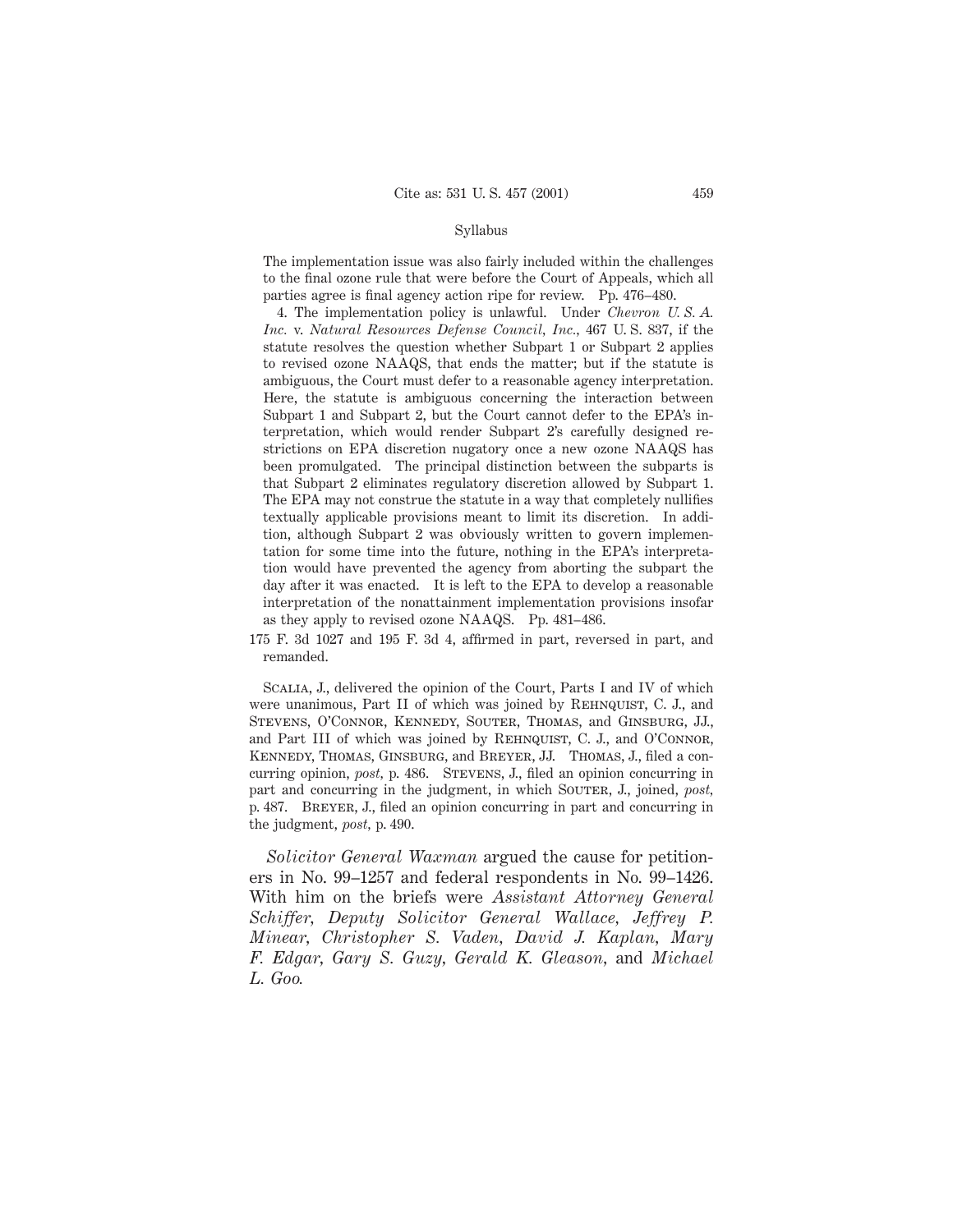## Counsel

*Edward W. Warren* argued the cause for American Trucking Associations et al., respondents in No. 99–1257 and cross-petitioners in No. 99–1426. With him on the briefs were *Robert R. Gasaway, Jeffrey B. Clark, Daryl Joseffer, Charles Fried, Robin S. Conrad, Beth L. Law, Robert S. Digges, Gary H. Baise, David M. Friedland, Erika Z. Jones, Timothy S. Bishop, Jan S. Amundson, Dimetria G. (Jim) Daskal, Douglas I. Greenhaus,* and *Chet M. Thompson. Judith L. French,* Assistant Attorney General of Ohio, argued the cause for respondents State of Ohio et al. in No. 99–1257. With her on the brief in No. 99–1257 and on the briefs for State of Ohio et al., respondents in support of crosspetitioners in No. 99–1426, were *Betty D. Montgomery,* Attorney General, *Edward B. Foley,* State Solicitor, *Elise W. Porter, Frank J. Reed, Jr.,* and *James G. Tassie,* Assistant Attorneys General, *Mark J. Rudolph, Jennifer M. Granholm,* Attorney General of Michigan, *Thomas Casey,* Solicitor General, and *Alan F. Hoffman* and *Pamela J. Stevenson,* Assistant Attorneys General. *Thomas F. Reilly,* Attorney General of Massachusetts, *Edward G. Bohlen,* Assistant Attorney General, *Lisa Heinzerling, John J. Farmer,* Attorney General of New Jersey, and *Howard L. Geduldig* and *John R. Renella,* Deputy Attorneys General, filed briefs for the Commonwealth of Massachusetts et al., respondents in support of petitioners in No. 99–1257 and respondents in No. 99–1426. *Howard I. Fox* filed briefs for the American Lung Association, respondent in support of petitioners in No. 99–1257 and respondent in No. 99–1426. *Henry V. Nickel, F. William Brownell, Lucinda Minton Langworthy, David E. Menotti, William F. Pedersen, Jeffrey A. Knight, G. William Frick, M. Elizabeth Cox, Russel S. Frye, Richard Wasserstrom, Grant Crandall, David F. Zoll, Alexandra Dapolito Dunn, Julie Becker, Harold P. Quinn, Jr., Newman R. Porter, David M. Flannery,* and *Kurt E. Blase* filed briefs for Appalachian Power Co. et al., respondents in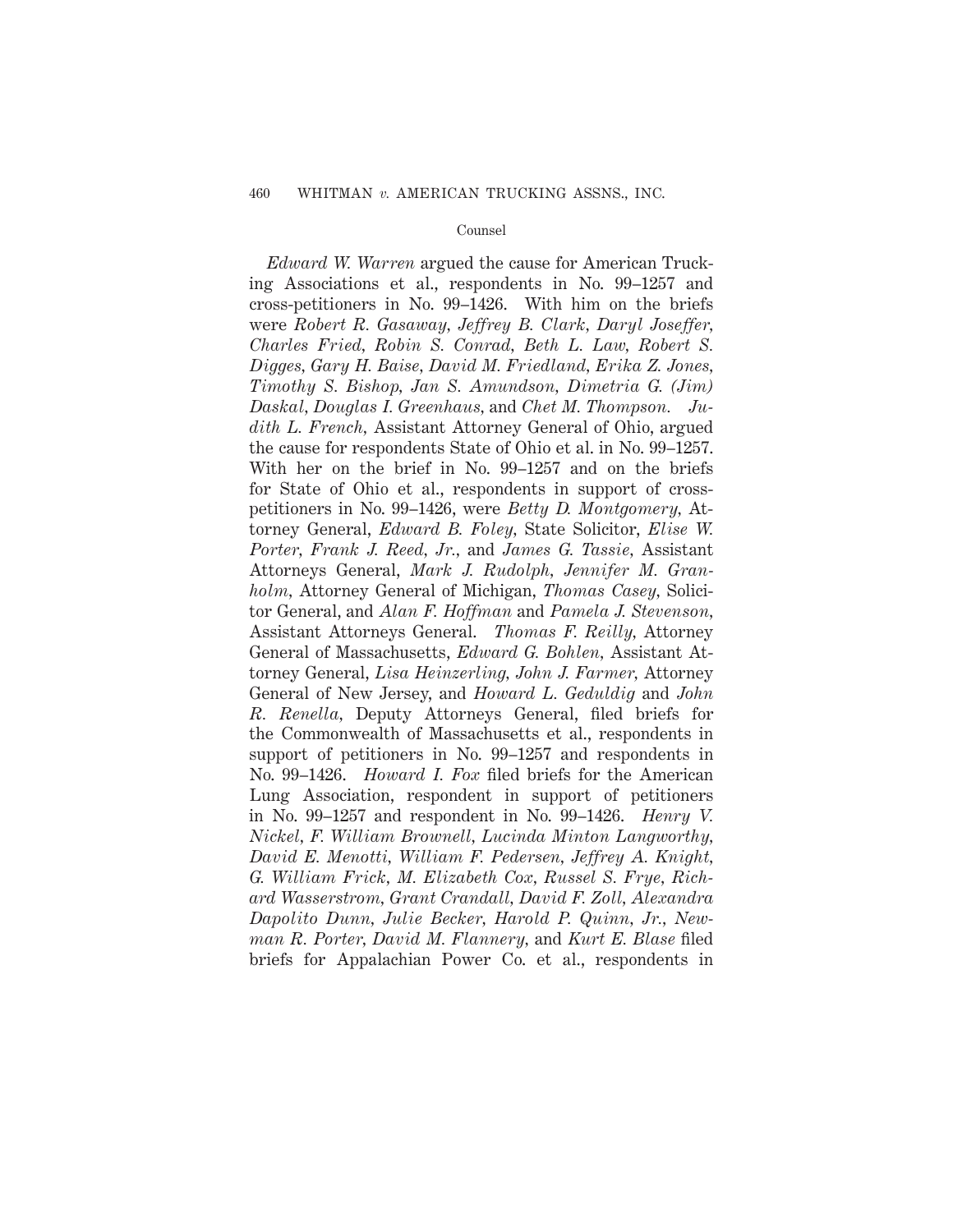## Counsel

No. 99–1257 and respondents in support of cross-petitioners in No. 99–1426. *Robert E. Yuhnke* filed a brief for Citizens for Balanced Transportation et al., respondents in No. 99–1426.†

†Briefs of *amici curiae* urging reversal were filed for the State of New York et al. by *Eliot Spitzer,* Attorney General of New York, *Preeta D. Bansal,* Solicitor General, *Daniel X. Smirlock,* Deputy Solicitor General, and *Lisa Feiner* and *J. Jared Snyder,* Assistant Attorneys General, and by the Attorneys General for their respective States as follows: *Bill Lockyer* of California, *Richard Blumenthal* of Connecticut, *Andrew Ketterer* of Maine, *J. Joseph Curran, Jr.,* of Maryland, *Philip McLaughlin* of New Hampshire, *D. Michael Fisher* of Pennsylvania, *Sheldon Whitehouse* of Rhode Island, and *William H. Sorrell* of Vermont; for the State of North Carolina by *Michael F. Easley,* Attorney General, *Daniel C. Oakley,* Senior Deputy Attorney General, and *Marc D. Bernstein,* Assistant Attorney General; for the American Boiler Manufacturers Association by *Gene E. Godley* and *Shannon H. Ratliff II;* and for the American Crop Protection Association et al. by *Herbert L. Fenster* and *Lawrence S. Ebner.*

Briefs of *amici curiae* urging affirmance were filed for the State of California et al. by *Bill Lockyer,* Attorney General of California, *Richard M. Frank,* Chief Assistant Attorney General, *Theodora P. Berger,* Senior Assistant Attorney General, and *Susan L. Durbin* and *Sean B. Hecht,* Deputy Attorneys General, *Richard Blumenthal,* Attorney General of Connecticut, *Thomas J. Miller,* Attorney General of Iowa, *Andrew Ketterer,* Attorney General of Maine, *J. Joseph Curran, Jr.,* Attorney General of Maryland, *Patricia Madrid,* Attorney General of New Mexico, *Eliot Spitzer,* Attorney General of New York, *Preeta D. Bansal,* Solicitor General, and *Daniel X. Smirlock,* Deputy Solicitor General, *William H. Sorrell,* Attorney General of Vermont, and *Christine O. Gregoire,* Attorney General of Washington; for the Commonwealth of Virginia by *Mark L. Earley,* Attorney General, *William Hurd,* Solicitor General, *Roger L. Chaffe,* Senior Assistant Attorney General, and *Stewart T. Leeth,* Assistant Attorney General; for the American Institute of Certified Public Accountants et al. by *Theodore B. Olson, Douglas R. Cox,* and *Mark A. Perry;* for the Association of American Physicians & Surgeons et al. by *Erik S. Jaffe;* for the Clean Air Trust et al. by *Christopher H. Schroeder;* for the Lincoln Institute for Research and Education et al. by *William J. Olson, John S. Miles, Herbert W. Titus,* and *Lawrence J. Straw, Jr.;* for the Manufacturers Alliance/MAPI Inc. et al. by *David Schoenbrod* and *Marci A. Hamilton;* for the United States Public Interest Research Group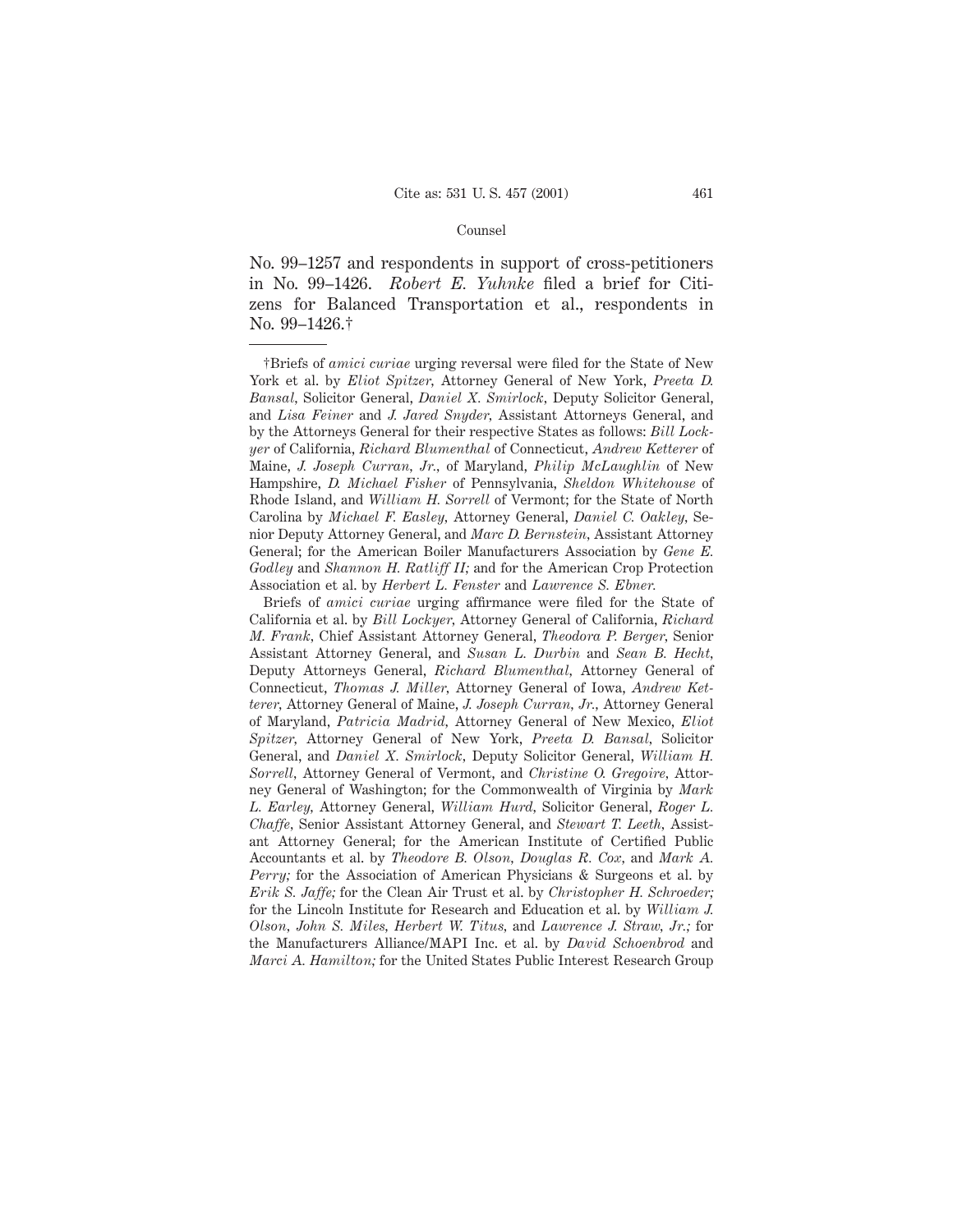# Justice Scalia delivered the opinion of the Court.

These cases present the following questions: (1) Whether § 109(b)(1) of the Clean Air Act (CAA) delegates legislative power to the Administrator of the Environmental Protection Agency (EPA). (2) Whether the Administrator may consider the costs of implementation in setting national ambient air quality standards (NAAQS) under § 109(b)(1). (3) Whether the Court of Appeals had jurisdiction to review the EPA's interpretation of Part D of Title I of the CAA, 42 U. S. C. §§ 7501–7515, with respect to implementing the revised ozone NAAQS. (4) If so, whether the EPA's interpretation of that part was permissible.

I

Section 109(a) of the CAA, as added, 84 Stat. 1679, and amended, 42 U. S. C. § 7409(a), requires the Administrator of the EPA to promulgate NAAQS for each air pollutant for which "air quality criteria" have been issued under § 108, 42 U. S. C. § 7408. Once a NAAQS has been promulgated, the Administrator must review the standard (and the criteria

Education Fund by *James Keith Weeks* and *David M. Driesen;* and for Senator James H. Inhofe et al. by *Paul Rosenzweig.*

Briefs of *amici curiae* were filed for the AEI-Brookings Joint Center for Regulatory Studies et al. by *Robert E. Litan;* for Alcan Aluminum Corp. by *Lawrence A. Salibra II;* for Environmental Defense et al. by *Richard L. Revesz* and *Ann Brewster Weeks;* for General Electric Co. by *Laurence H. Tribe, Jonathan S. Massey, Thomas C. Goldstein, Benjamin W. Heineman, Jr., Brackett B. Denniston III,* and *Matthew Tanzer;* for the Institute for Justice et al. by *William H. Mellor, Clint Bolick, Deborah Simpson, Timothy Lynch,* and *Ronald D. Rotunda;* for Intel Corp. et al. by *Richard P. Bress, Claudia M. O'Brien,* and *Gregory S. Slater;* for the Mercatus Center by *Ernest Gelhorn* and *Ann G. Weymouth;* for the Pacific Legal Foundation et al. by *M. Reed Hopper;* for People for the U. S. A. et al. by *Christopher C. Horner;* for the Washington Legal Foundation et al. by *Paul D. Clement, Jeffrey S. Bucholtz, Daniel J. Popeo,* and *Paul D. Kamenar;* for Senator Orrin Hatch et al. by *Carter G. Phillips, Alan Charles Raul, Stephen B. Kinnaird, Lloyd N. Cutler,* and *C. Boyden Gray;* and for Gary E. Marchant et al. by *Cary Coglianese.*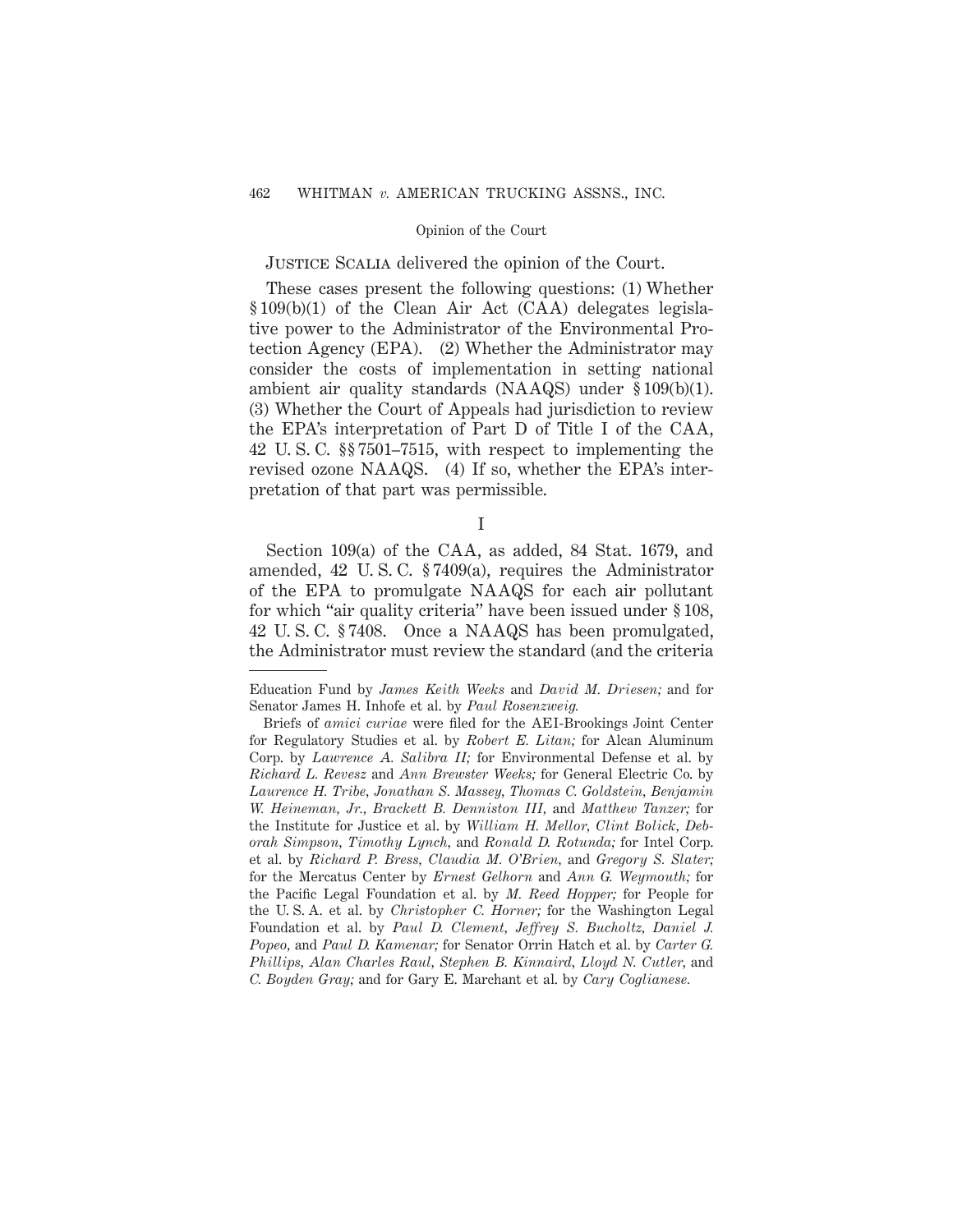on which it is based) "at five-year intervals" and make "such revisions . . . as may be appropriate." CAA  $$109(d)(1)$ , 42 U. S. C. § 7409(d)(1). These cases arose when, on July 18, 1997, the Administrator revised the NAAQS for particulate matter and ozone. See NAAQS for Particulate Matter, 62 Fed. Reg. 38652 (codified in 40 CFR § 50.7 (1999)); NAAQS for Ozone, *id.,* at 38856 (codified in 40 CFR §§ 50.9, 50.10 (1999)). American Trucking Associations, Inc., and its corespondents in No. 99–1257—which include, in addition to other private companies, the States of Michigan, Ohio, and West Virginia—challenged the new standards in the Court of Appeals for the District of Columbia Circuit, pursuant to 42 U. S. C. § 7607(b)(1).

The District of Columbia Circuit accepted some of the challenges and rejected others. It agreed with the No. 99– 1257 respondents (hereinafter respondents) that § 109(b)(1) delegated legislative power to the Administrator in contravention of the United States Constitution, Art. I, § 1, because it found that the EPA had interpreted the statute to provide no "intelligible principle" to guide the agency's exercise of authority. *American Trucking Assns., Inc.* v. *EPA,* 175 F. 3d 1027, 1034 (1999). The court thought, however, that the EPA could perhaps avoid the unconstitutional delegation by adopting a restrictive construction of  $$109(b)(1)$ , so instead of declaring the section unconstitutional the court remanded the NAAQS to the agency. *Id.,* at 1038. (On this delegation point, Judge Tatel dissented, finding the statute constitutional as written. *Id.,* at 1057.) On the second issue that the Court of Appeals addressed, it unanimously rejected respondents' argument that the court should depart from the rule of *Lead Industries Assn., Inc.* v. *EPA,* 647 F. 2d 1130, 1148 (CADC 1980), that the EPA may not consider the cost of implementing a NAAQS in setting the initial standard. It also rejected respondents' argument that the implementation provisions for ozone found in Part D, Subpart 2, of Title I of the CAA, 42 U. S. C. §§ 7511–7511f, were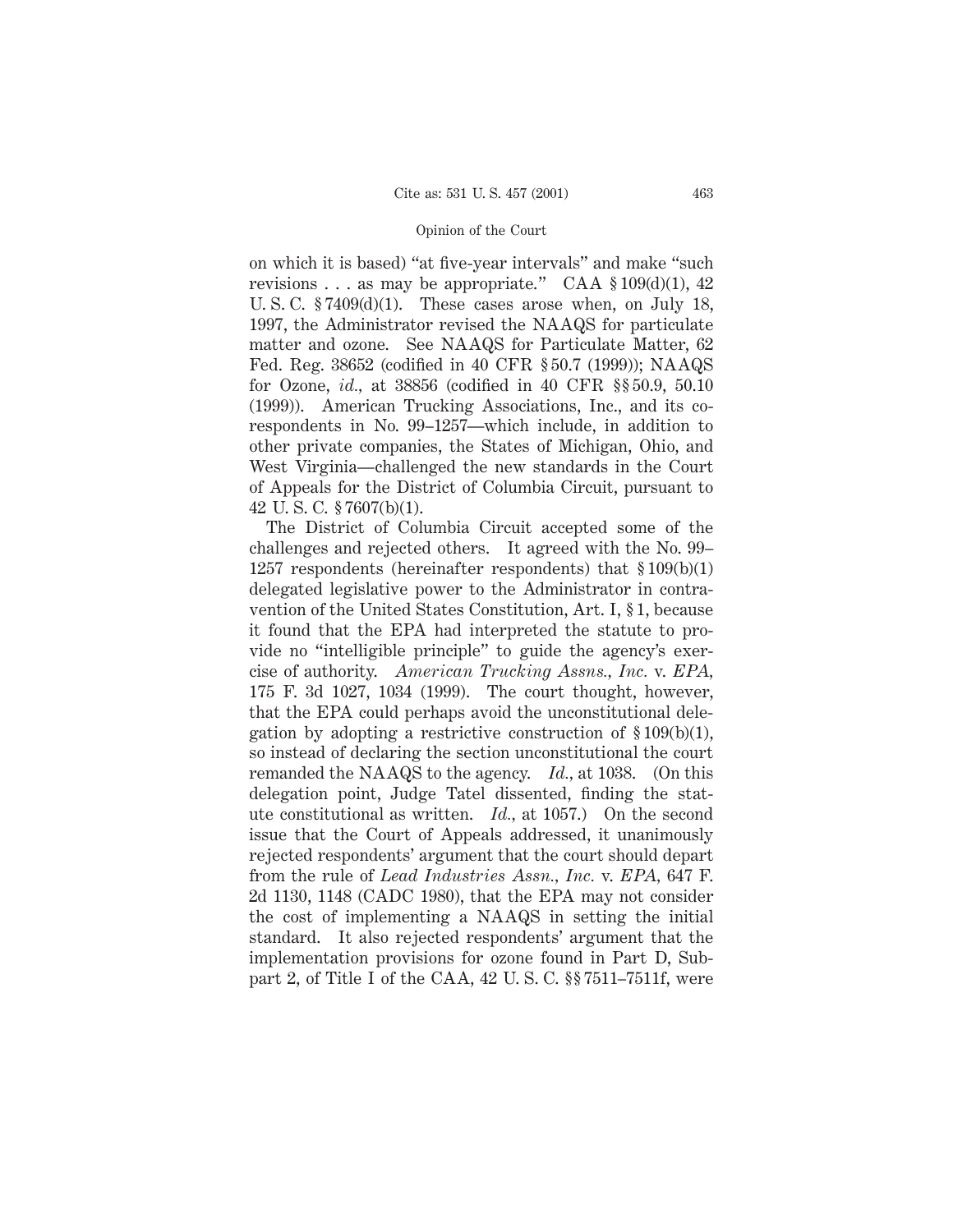so tied to the existing ozone standard that the EPA lacked the power to revise the standard. The court held that although Subpart 2 constrained the agency's method of implementing the new standard, 175 F. 3d, at 1050, it did not prevent the EPA from revising the standard and designating areas of the country as "nonattainment areas," see 42 U. S. C. § 7407(d)(1), by reference to it, 175 F. 3d, at 1047–1048. On the EPA's petition for rehearing, the panel adhered to its position on these points, and unanimously rejected the EPA's new argument that the court lacked jurisdiction to reach the implementation question because there had been no "final" implementation action. *American Trucking Assns., Inc.* v. *EPA,* 195 F. 3d 4 (CADC 1999). The Court of Appeals denied the EPA's suggestion for rehearing en banc, with five judges dissenting. *Id.,* at 13.

The Administrator and the EPA petitioned this Court for review of the first, third, and fourth questions described in the first paragraph of this opinion. Respondents conditionally cross-petitioned for review of the second question. We granted certiorari on both petitions, 529 U. S. 1129 (2000); 530 U. S. 1202 (2000), and scheduled the cases for argument in tandem. We have now consolidated the cases for purposes of decision.

II

In *Lead Industries Assn., Inc.* v. *EPA, supra,* at 1148, the District of Columbia Circuit held that "economic considerations [may] play no part in the promulgation of ambient air quality standards under Section 109" of the CAA. In the present cases, the court adhered to that holding, 175 F. 3d, at 1040–1041, as it had done on many other occasions. See, *e. g., American Lung Assn.* v. *EPA,* 134 F. 3d 388, 389 (1998); *NRDC* v. *Administrator, EPA,* 902 F. 2d 962, 973 (1990), vacated in part on other grounds, *NRDC* v. *EPA,* 921 F. 2d 326 (CADC 1991); *American Petroleum Institute* v. *Costle,* 665 F. 2d 1176, 1185 (1981). Respondents argue that these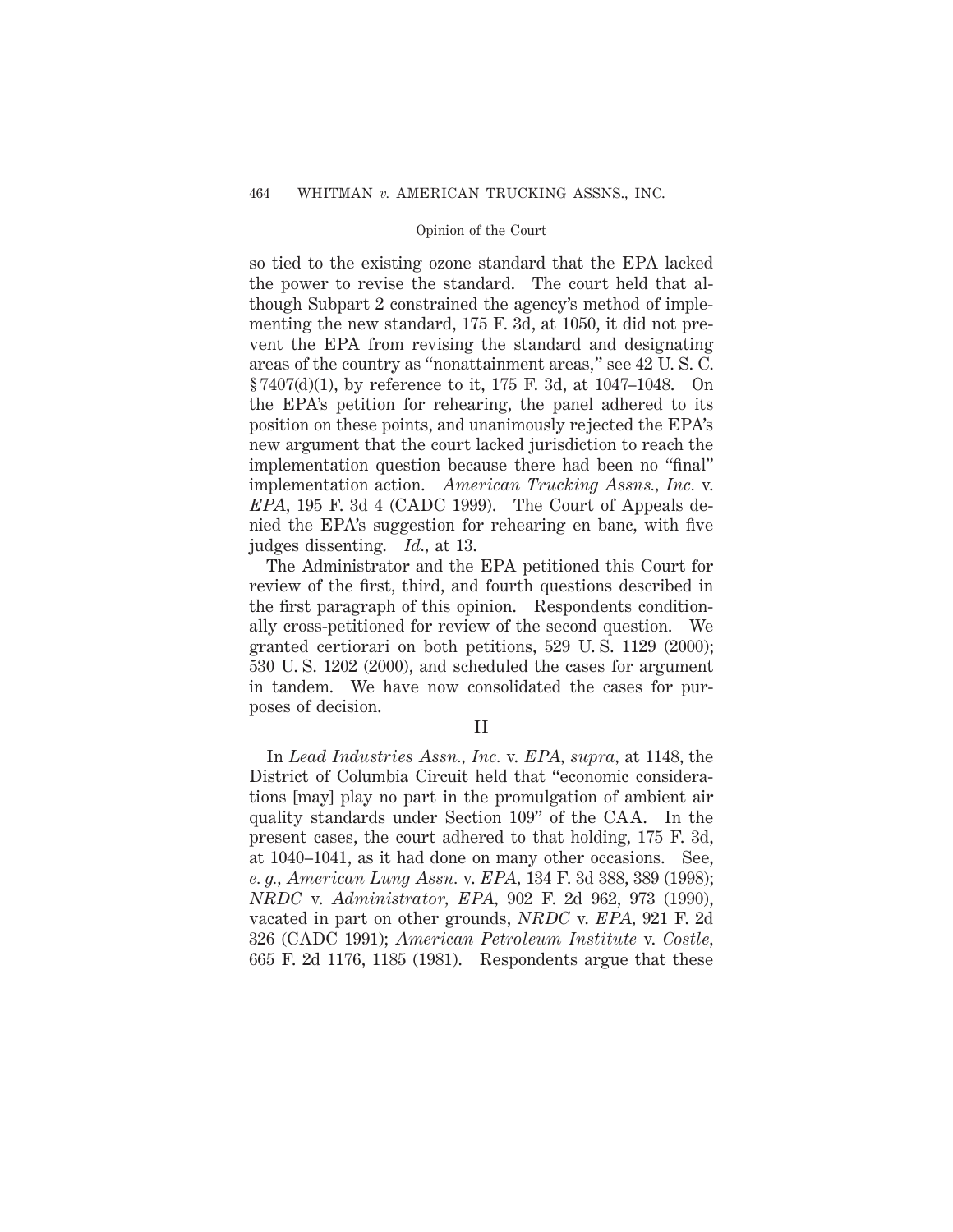decisions are incorrect. We disagree; and since the first step in assessing whether a statute delegates legislative power is to determine what authority the statute confers, we address that issue of interpretation first and reach respondents' constitutional arguments in Part III, *infra.*

Section 109(b)(1) instructs the EPA to set primary ambient air quality standards "the attainment and maintenance of which ... are requisite to protect the public health" with "an adequate margin of safety." 42 U. S. C. § 7409(b)(1). Were it not for the hundreds of pages of briefing respondents have submitted on the issue, one would have thought it fairly clear that this text does not permit the EPA to consider costs in setting the standards. The language, as one scholar has noted, "is absolute." D. Currie, Air Pollution: Federal Law and Analysis 4–15 (1981). The EPA, "based on" the information about health effects contained in the technical "criteria" documents compiled under § 108(a)(2), 42 U. S. C. § 7408(a)(2), is to identify the maximum airborne concentration of a pollutant that the public health can tolerate, decrease the concentration to provide an "adequate" margin of safety, and set the standard at that level. Nowhere are the costs of achieving such a standard made part of that initial calculation.

Against this most natural of readings, respondents make a lengthy, spirited, but ultimately unsuccessful attack. They begin with the object of § 109(b)(1)'s focus, the "public health." When the term first appeared in federal clean air legislation—in the Act of July 14, 1955 (1955 Act), 69 Stat. 322, which expressed "recognition of the dangers to the public health" from air pollution—its ordinary meaning was "[t]he health of the community." Webster's New International Dictionary 2005 (2d ed. 1950). Respondents argue, however, that §109(b)(1), as added by the Clean Air Amendments of 1970, 84 Stat. 1676, meant to use the term's secondary meaning: "[t]he ways and means of conserving the health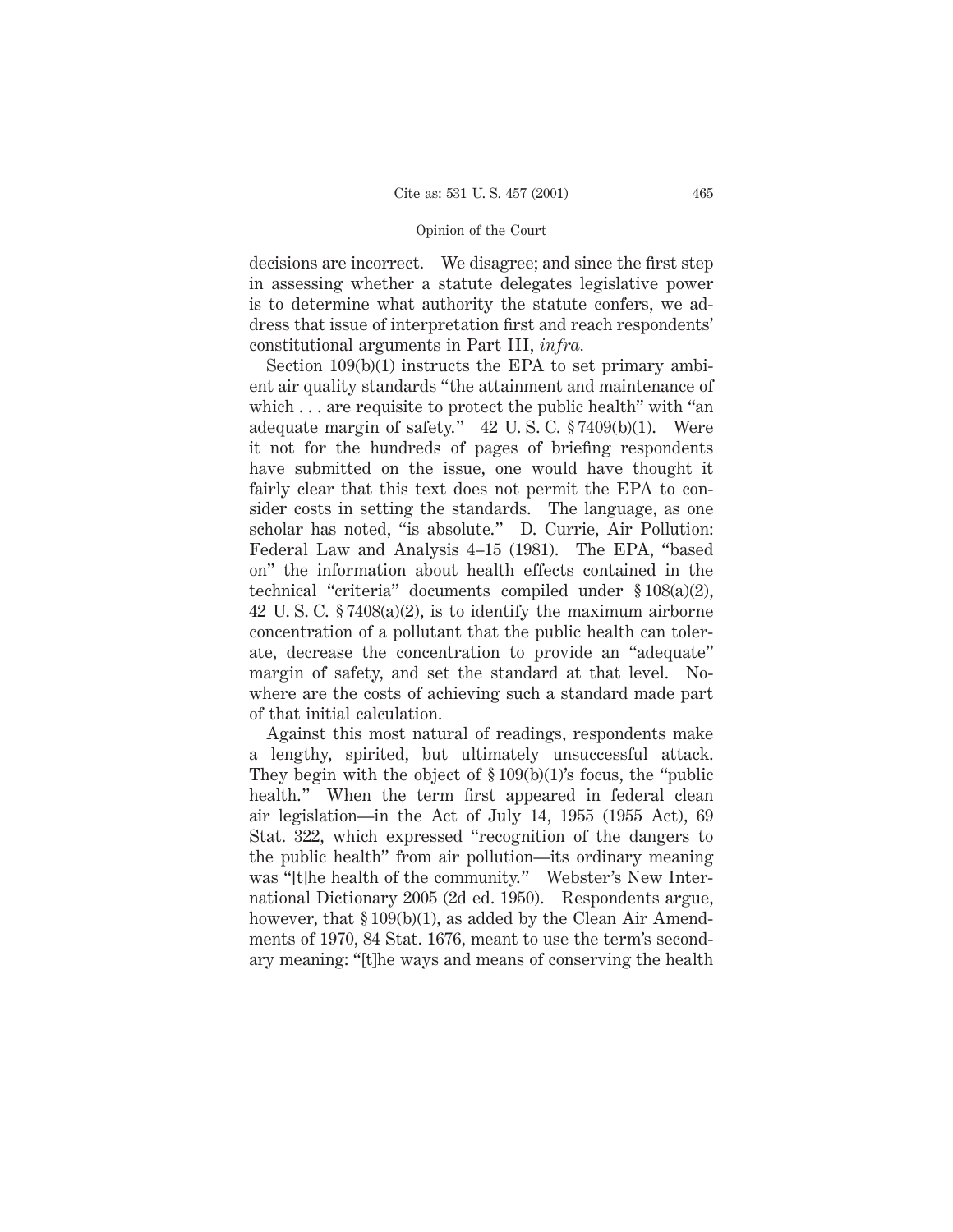of the members of a community, as by preventive medicine, organized care of the sick, etc." *Ibid.* Words that can have more than one meaning are given content, however, by their surroundings, *FDA* v. *Brown & Williamson Tobacco Corp.,* 529 U. S. 120, 132–133 (2000); *Jones* v. *United States,* 527 U. S. 373, 389 (1999), and in the context of § 109(b)(1) this second definition makes no sense. Congress could not have meant to instruct the Administrator to set NAAQS at a level "requisite to protect" "the art and science dealing with the protection and improvement of community health." Webster's Third New International Dictionary 1836 (1981). We therefore revert to the primary definition of the term: the health of the public.

Even so, respondents argue, many more factors than air pollution affect public health. In particular, the economic cost of implementing a very stringent standard might produce health losses sufficient to offset the health gains achieved in cleaning the air—for example, by closing down whole industries and thereby impoverishing the workers and consumers dependent upon those industries. That is unquestionably true, and Congress was unquestionably aware of it. Thus, Congress had commissioned in the Air Quality Act of 1967 (1967 Act) "a detailed estimate of the cost of carrying out the provisions of this Act; a comprehensive study of the cost of program implementation by affected units of government; and a comprehensive study of the economic impact of air quality standards on the Nation's industries, communities, and other contributing sources of pollution." § 2, 81 Stat. 505. The 1970 Congress, armed with the results of this study, see The Cost of Clean Air, S. Doc. No. 91–40 (1969) (publishing the results of the study), not only anticipated that compliance costs could injure the public health, but provided for that precise exigency. Section 110(f)(1) of the CAA permitted the Administrator to waive the compliance deadline for stationary sources if, *inter*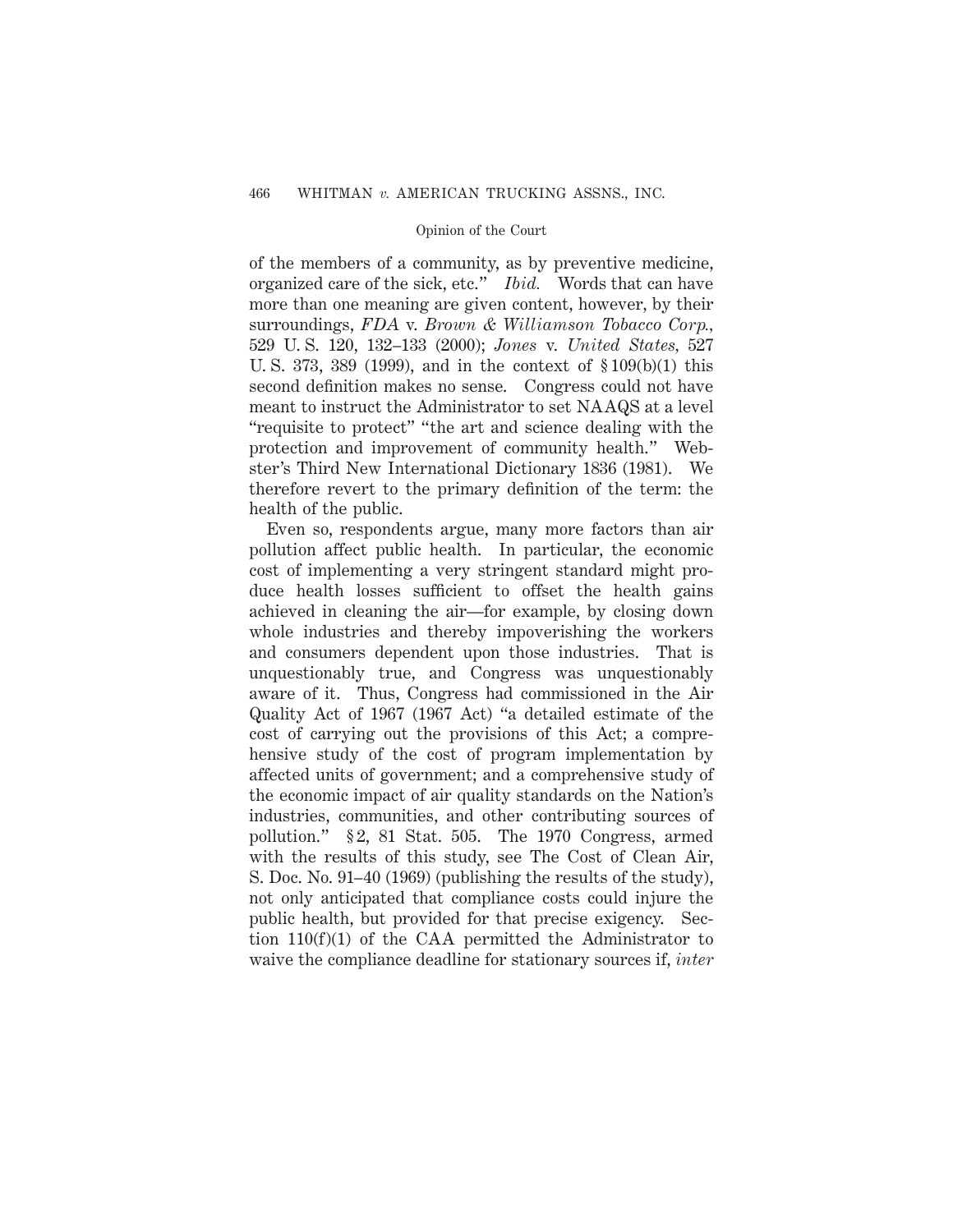*alia,* sufficient control measures were simply unavailable and "the continued operation of such sources is *essential . . . to the public health* or welfare." 84 Stat. 1683 (emphasis added). Other provisions explicitly permitted or required economic costs to be taken into account in implementing the air quality standards. Section  $111(b)(1)(B)$ , for example, commanded the Administrator to set "standards of performance" for certain new sources of emissions that as specified in  $$111(a)(1)$  were to "reflec<sup>[t]</sup> the degree of emission limitation achievable through the application of the best system of emission reduction which (taking into account the cost of achieving such reduction) the Administrator determines has been adequately demonstrated." Section 202(a)(2) prescribed that emissions standards for automobiles could take effect only "after such period as the Administrator finds necessary to permit the development and application of the requisite technology, giving appropriate consideration to the cost of compliance within such period." 84 Stat. 1690. See also § 202(b)(5)(C) (similar limitation for interim standards);  $§211(c)(2)$  (similar limitation for fuel additives); § 231(b) (similar limitation for implementation of aircraft emission standards). Subsequent amendments to the CAA have added many more provisions directing, in explicit language, that the Administrator consider costs in performing various duties. See, *e. g.,* 42 U. S. C. § 7545(k)(1) (reformulate gasoline to "require the greatest reduction in emissions . . . taking into consideration the cost of achieving such emissions reductions");  $\S 7547(a)(3)$  (emission reduction for nonroad vehicles to be set "giving appropriate consideration to the cost" of the standards). We have therefore refused to find implicit in ambiguous sections of the CAA an authorization to consider costs that has elsewhere, and so often, been expressly granted. See *Union Elec. Co.* v. *EPA,* 427 U. S. 246, 257, and n. 5 (1976). Cf. *General Motors Corp.* v. *United States,* 496 U. S. 530, 538, 541 (1990)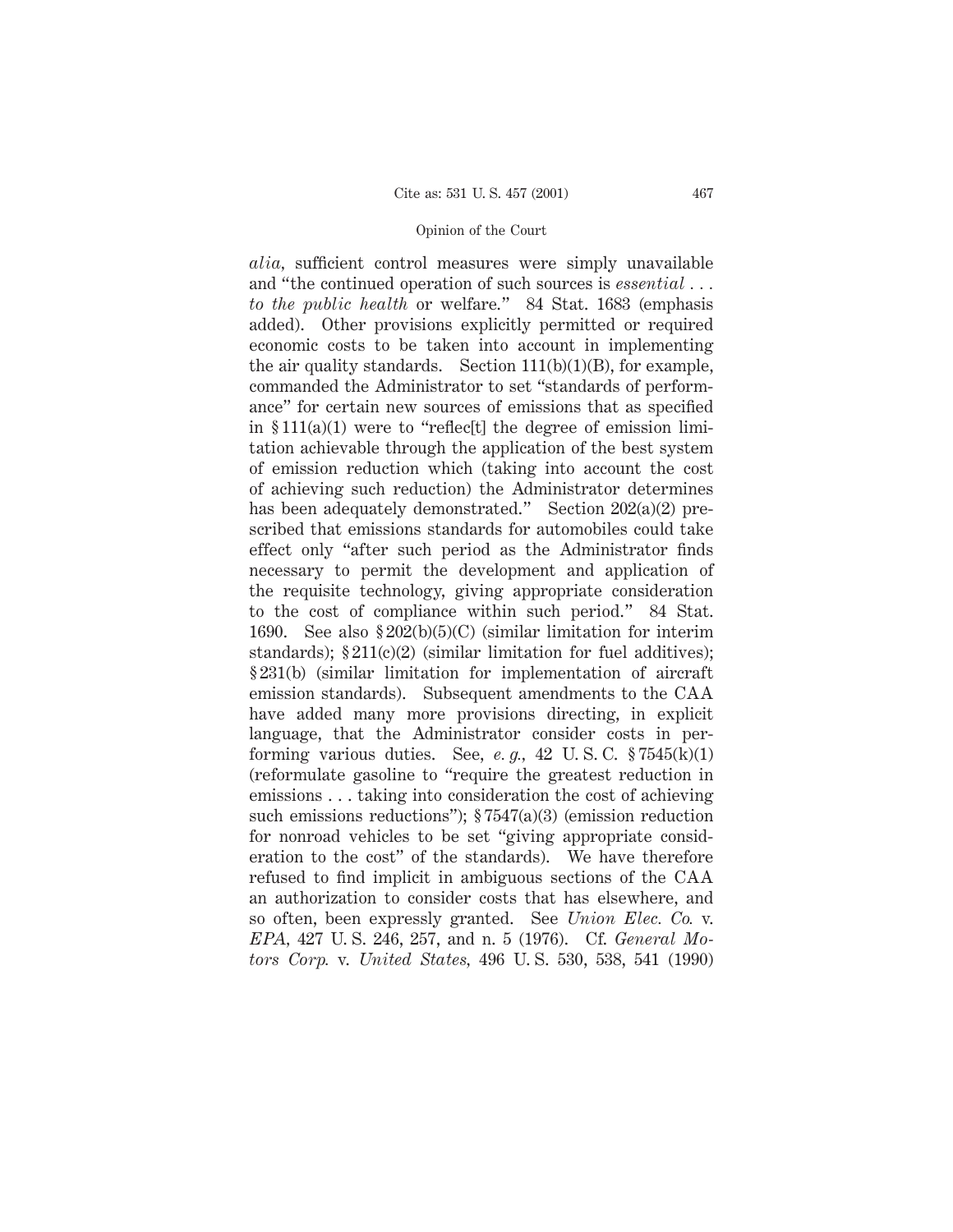(refusing to infer in certain provisions of the CAA deadlines and enforcement limitations that had been expressly imposed elsewhere).

Accordingly, to prevail in their present challenge, respondents must show a textual commitment of authority to the EPA to consider costs in setting NAAQS under § 109(b)(1). And because § 109(b)(1) and the NAAQS for which it provides are the engine that drives nearly all of Title I of the CAA, 42 U. S. C. §§ 7401–7515, that textual commitment must be a clear one. Congress, we have held, does not alter the fundamental details of a regulatory scheme in vague terms or ancillary provisions—it does not, one might say, hide elephants in mouseholes. See *MCI Telecommunications Corp.* v. *American Telephone & Telegraph Co.,* 512 U. S. 218, 231 (1994); *FDA* v. *Brown & Williamson Tobacco Corp., supra,* at 159–160. Respondents' textual arguments ultimately founder upon this principle.

Their first claim is that  $$109(b)(1)$ 's terms "adequate" margin" and "requisite" leave room to pad health effects with cost concerns. Just as we found it "highly unlikely" that Congress would leave the determination of whether an industry will be entirely, or even substantially, rateregulated to agency discretion—and even more unlikely that it would achieve that through such a subtle device as permission to 'modify' rate-filing requirements," *MCI Telecommunications Corp.* v. *American Telephone & Telegraph Co., supra,* at 231, so also we find it implausible that Congress would give to the EPA through these modest words the power to determine whether implementation costs should moderate national air quality standards. Accord, *Christensen* v. *Harris County,* 529 U. S. 576, 590, n. (2000) (Scalia, J., concurring in part and concurring in judgment) ("The implausibility of Congress's leaving a highly significant issue unaddressed (and thus 'delegating' its resolution to the administering agency) is assuredly one of the factors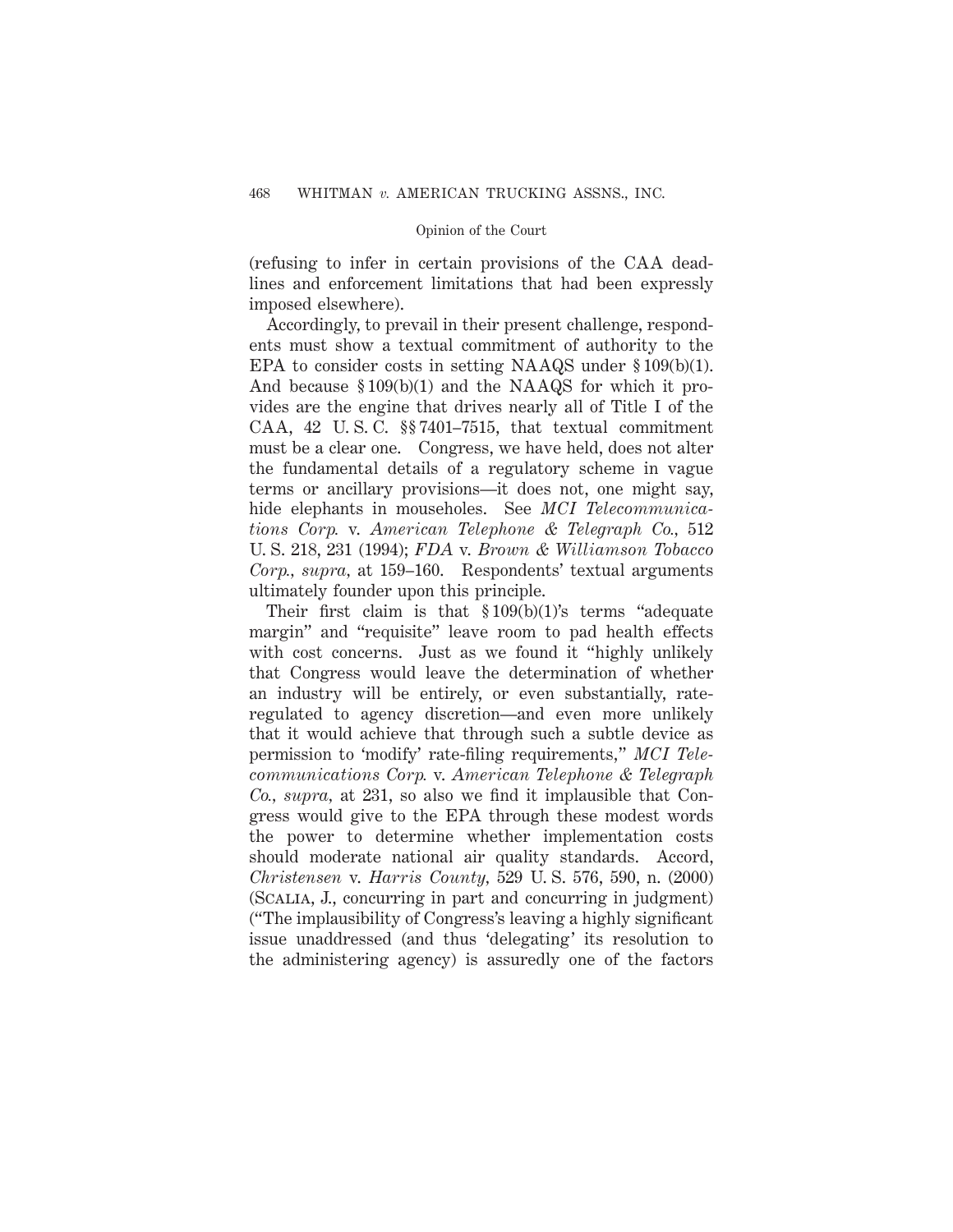to be considered in determining whether there is ambiguity"  $(emphasis deleted)$ ).<sup>1</sup>

The same defect inheres in respondents' next two arguments: that while the Administrator's judgment about what is requisite to protect the public health must be "based on [the] criteria" documents developed under § 108(a)(2), see § 109(b)(1), it need not be based *solely* on those criteria; and that those criteria themselves, while they must include "effects on public health or welfare which may be expected from the presence of such pollutant in the ambient air," are not necessarily *limited* to those effects. Even if we were to concede those premises, we still would not conclude that one of the unenumerated factors that the agency can consider in developing and applying the criteria is cost of implementation. That factor is *both* so indirectly related to public health *and* so full of potential for canceling the conclusions drawn from direct health effects that it would surely have been expressly mentioned in §§ 108 and 109 had Congress meant it to be considered. Yet while those provisions describe in detail how the health effects of pollutants in the ambient air are to be calculated and given effect, see § 108(a)(2), they say not a word about costs.

Respondents point, finally, to a number of provisions in the CAA that *do* require attainment cost data to be generated. Section 108(b)(1), for example, instructs the Administrator to "issue to the States," simultaneously with the criteria documents, "information on air pollution control techniques, which information shall include data relating to the cost of installation and operation." 42 U. S. C. § 7408(b)(l). And

<sup>&</sup>lt;sup>1</sup> None of the sections of the CAA in which the District of Columbia Circuit has found authority for the EPA to consider costs shares § 109(b)(1)'s prominence in the overall statutory scheme. See, *e. g., Michigan* v. *EPA,* 213 F. 3d 663, 678–679 (CADC 2000); *George E. Warren Corp.* v. *EPA,* 159 F. 3d 616, 623–624 (CADC 1998); *Natural Resources Defense Council, Inc.* v. *EPA,* 824 F. 2d 1146, 1154–1163 (CADC 1987) (en banc).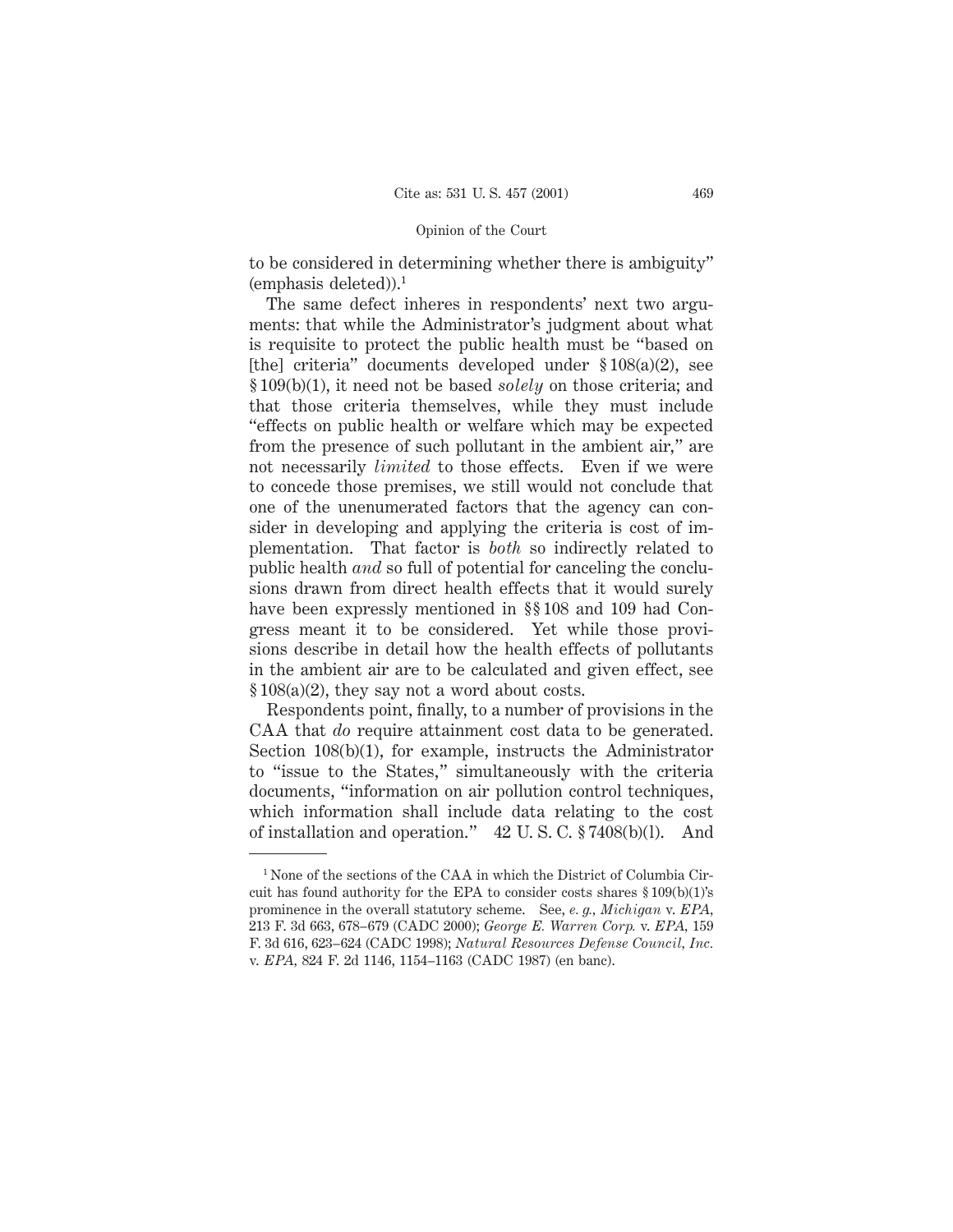§ 109(d)(2)(C)(iv) requires the Clean Air Scientific Advisory Committee to "advise the Administrator of any adverse public health, welfare, social, economic, or energy effects which may result from various strategies for attainment and maintenance" of NAAQS.<sup>2</sup> 42 U.S.C.  $$7409(d)(2)(C)(iv)$ . Respondents argue that these provisions make no sense unless costs are to be considered in setting the NAAQS. That is not so. These provisions enable the Administrator to assist the States in carrying out their statutory role as primary *implementers* of the NAAQS. It is to the States that the CAA assigns initial and primary responsibility for deciding what emissions reductions will be required from which sources. See  $42$  U.S.C.  $\S$  $\S$ 7407(a), 7410 (giving States the duty of developing implementation plans). It would be impossible to perform that task intelligently without considering which abatement technologies are most efficient, and most economically feasible—which is why we have said that "the most important forum for consideration of claims of economic and technological infeasibility is before the state agency formulating the implementation plan," *Union Elec. Co.* v. *EPA,* 427 U. S., at 266. Thus, federal clean air legislation has, from the very beginning, directed federal agencies to develop and transmit implementation data, including cost data, to the States. See 1955 Act,

<sup>2</sup> Respondents contend that this advice is required to be included in the NAAQS rulemaking record—which, if true, would suggest that it was relevant to the standard-setting process. But the provision respondents cite for their contention,  $42 \text{ U.S. C. }$  \$7607(d)(3), requires only that "*pertinent* findings, recommendations, and comments by the Scientific Review Committee" be included. The Committee's advice concerning certain aspects of "adverse public health... effects" from various attainment strategies is unquestionably pertinent; but to say that Committeegenerated cost data are pertinent is to beg the question. Likewise, while "all written comments" must be placed in the docket,  $$7607(d)(4)(B)(i)$ , the EPA need respond only to the "significant" ones,  $$7407(d)(6)(B)$ ; comments regarding cost data are not significant if cost data are irrelevant.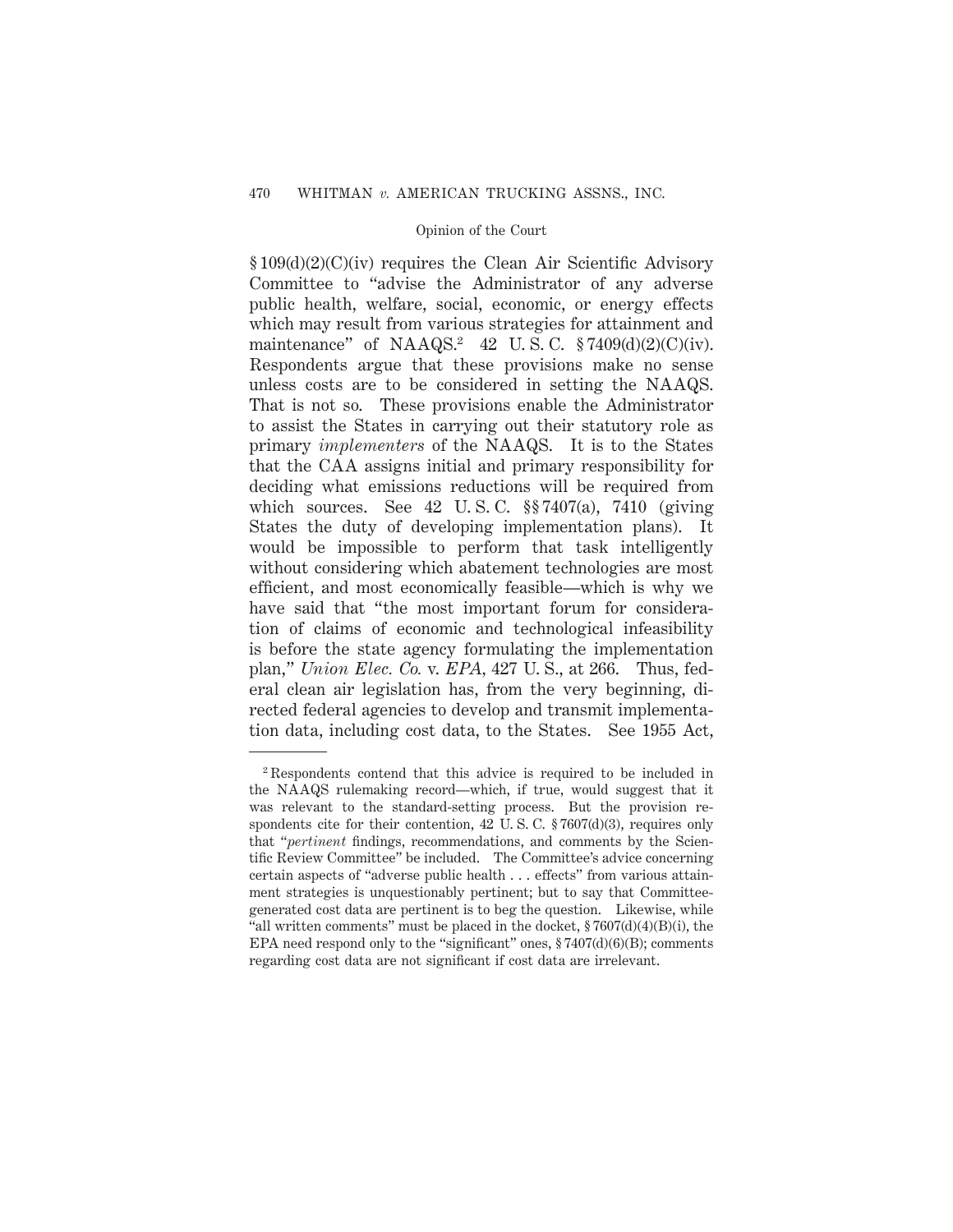§ 2(b), 69 Stat. 322; Clean Air Act of 1963, amending §§ 3(a), (b) of the CAA, 77 Stat. 394; 1967 Act, §§ 103(a)–(d), 104, 107(c), 81 Stat. 486–488. That Congress chose to carry forward this research program to assist States in choosing the means through which they would implement the standards is perfectly sensible, and has no bearing upon whether cost considerations are to be taken into account in formulating the standards.3

It should be clear from what we have said that the canon requiring texts to be so construed as to avoid serious constitutional problems has no application here. No matter how severe the constitutional doubt, courts may choose only between reasonably available interpretations of a text. See, *e. g., Miller* v. *French,* 530 U. S. 327, 341 (2000); *Pennsylvania Dept. of Corrections* v. *Yeskey,* 524 U. S. 206, 212 (1998). The text of § 109(b), interpreted in its statutory and historical context and with appreciation for its importance to the CAA as a whole, unambiguously bars cost considerations from the NAAQS-setting process, and thus ends the matter for us as well as the EPA.4 We therefore affirm the judgment of the Court of Appeals on this point.

<sup>3</sup> Respondents scarcely mention in their arguments the *secondary* NAAQS required by  $\S 109(b)(2)$ , 42 U.S.C.  $\S 7409(b)(2)$ . For many of the same reasons described in the body of the opinion, as well as the text of § 109(b)(2), which instructs the EPA to set the standards at a level "requisite to protect the public welfare from any known or anticipated adverse effects *associated with the presence of such air pollutant in the ambient air*" (emphasis added), we conclude that the EPA may not consider implementation costs in setting the secondary NAAQS.

<sup>4</sup> Respondents' speculation that the EPA is secretly considering the costs of attainment without telling anyone is irrelevant to our interpretive inquiry. If such an allegation could be proved, it would be grounds for vacating the NAAQS, because the Administrator had not followed the law. See, *e. g., Chevron U. S. A. Inc.* v. *Natural Resources Defense Council, Inc.,* 467 U. S. 837, 842–843 (1984); *Atlantic Mut. Ins. Co.* v. *Commissioner,* 523 U. S. 382, 387 (1998). It would not, however, be grounds for this Court's changing the law.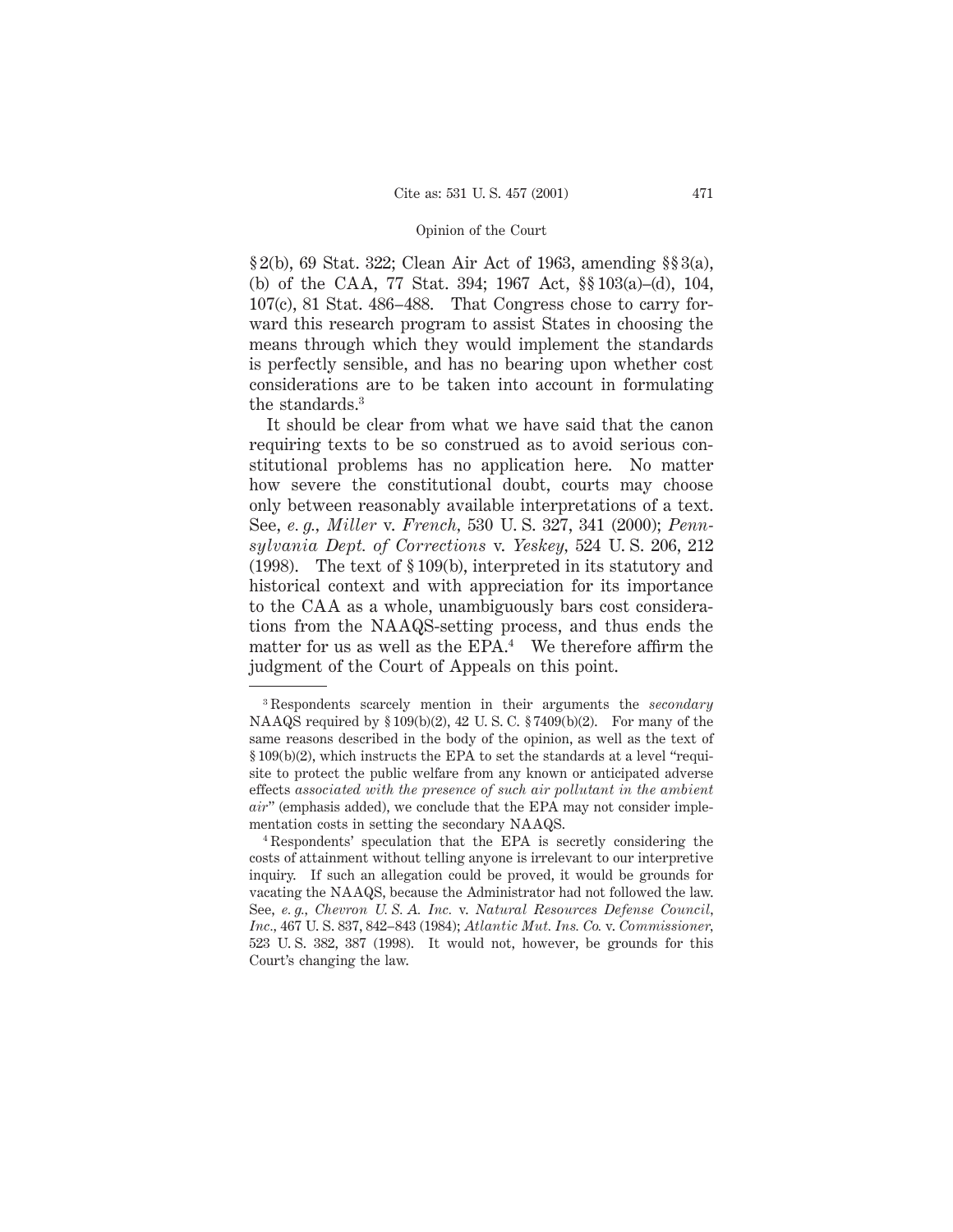## III

Section 109(b)(1) of the CAA instructs the EPA to set "ambient air quality standards the attainment and maintenance of which in the judgment of the Administrator, based on [the] criteria [documents of § 108] and allowing an adequate margin of safety, are requisite to protect the public health." 42 U.S.C. §7409(b)(1). The Court of Appeals held that this section as interpreted by the Administrator did not provide an "intelligible principle" to guide the EPA's exercise of authority in setting NAAQS. "[The] EPA," it said, "lack[ed] any determinate criteria for drawing lines. It has failed to state intelligibly how much is too much." 175 F. 3d, at 1034. The court hence found that the EPA's interpretation (but not the statute itself) violated the nondelegation doctrine. *Id.,* at 1038. We disagree.

In a delegation challenge, the constitutional question is whether the statute has delegated legislative power to the agency. Article I, § 1, of the Constitution vests "[a]ll legislative Powers herein granted . . . in a Congress of the United States." This text permits no delegation of those powers, *Loving* v. *United States,* 517 U. S. 748, 771 (1996); see *id.,* at 776–777 (Scalia, J., concurring in part and concurring in judgment), and so we repeatedly have said that when Congress confers decisionmaking authority upon agencies *Congress* must "lay down by legislative act an intelligible principle to which the person or body authorized to [act] is directed to conform." *J. W. Hampton, Jr., & Co.* v. *United States,* 276 U. S. 394, 409 (1928). We have never suggested that an agency can cure an unlawful delegation of legislative power by adopting in its discretion a limiting construction of the statute. Both *Fahey* v. *Mallonee,* 332 U. S. 245, 252–253 (1947), and *Lichter* v. *United States,* 334 U. S. 742, 783 (1948), mention agency regulations in the course of their nondelegation discussions, but *Lichter* did so because a subsequent Congress had incorporated the regulations into a revised version of the statute, *ibid.,* and *Fahey* because the custom-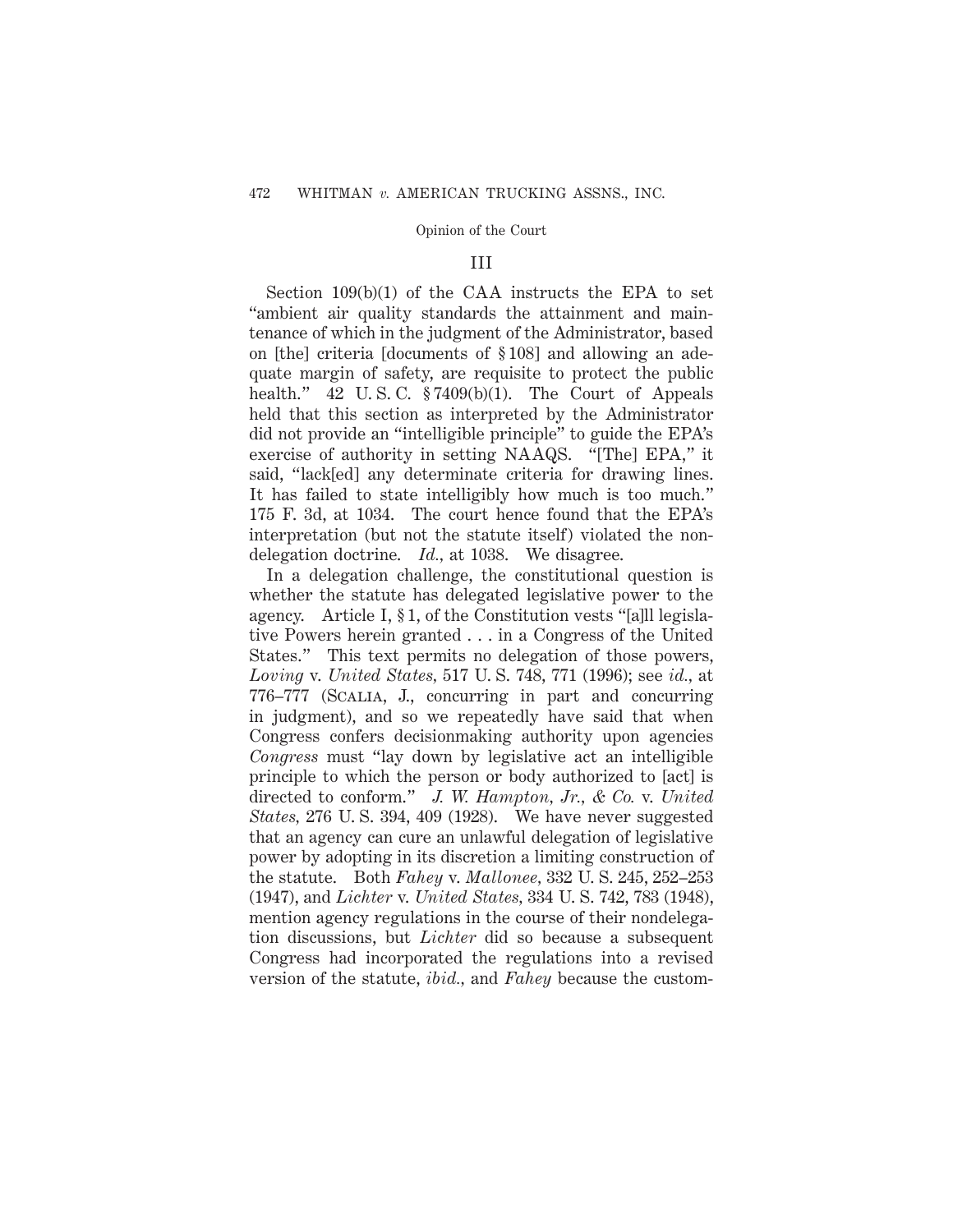ary practices in the area, implicitly incorporated into the statute, were reflected in the regulations, 332 U. S., at 250. The idea that an agency can cure an unconstitutionally standardless delegation of power by declining to exercise some of that power seems to us internally contradictory. The very choice of which portion of the power to exercise—that is to say, the prescription of the standard that Congress had omitted—would *itself* be an exercise of the forbidden legislative authority. Whether the statute delegates legislative power is a question for the courts, and an agency's voluntary selfdenial has no bearing upon the answer.

We agree with the Solicitor General that the text of § 109(b)(1) of the CAA at a minimum requires that "[f]or a discrete set of pollutants and based on published air quality criteria that reflect the latest scientific knowledge, [the] EPA must establish uniform national standards at a level that is requisite to protect public health from the adverse effects of the pollutant in the ambient air." Tr. of Oral Arg. in No. 99–1257, p. 5. Requisite, in turn, "mean[s] sufficient, but not more than necessary." *Id.,* at 7. These limits on the EPA's discretion are strikingly similar to the ones we approved in *Touby* v. *United States,* 500 U. S. 160 (1991), which permitted the Attorney General to designate a drug as a controlled substance for purposes of criminal drug enforcement if doing so was " 'necessary to avoid an imminent hazard to the public safety.'" *Id.*, at 163. They also resemble the Occupational Safety and Health Act of 1970 provision requiring the agency to " 'set the standard which most adequately assures, to the extent feasible, on the basis of the best available evidence, that no employee will suffer any impairment of health' "—which the Court upheld in *Industrial Union Dept., AFL–CIO* v. *American Petroleum Insti* $tute$ , 448 U.S.  $607$ ,  $646$  (1980), and which even then-JUSTICE Rehnquist, who alone in that case thought the statute violated the nondelegation doctrine, see *id.,* at 671 (opinion concurring in judgment), would have upheld if, like the statute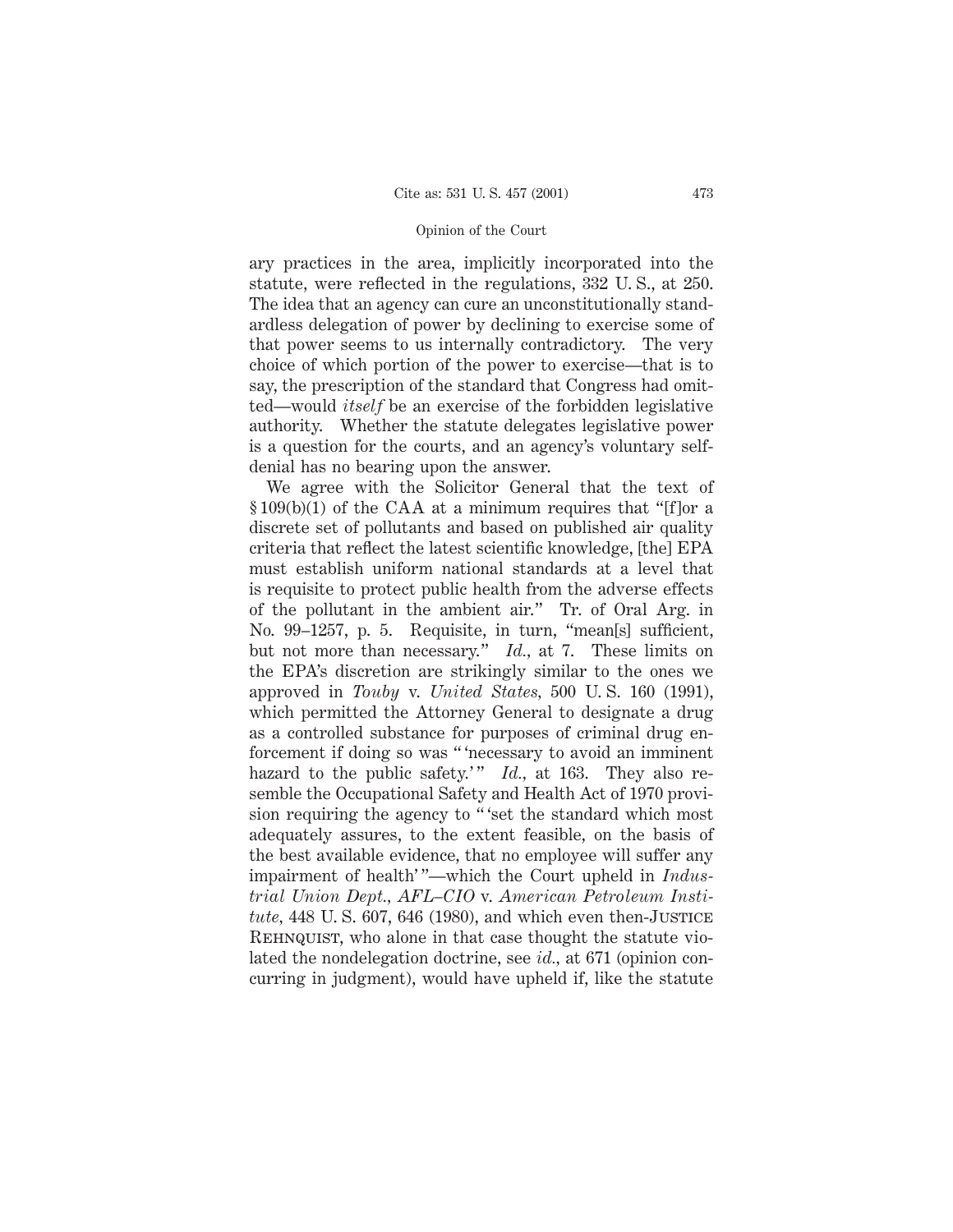here, it did not permit economic costs to be considered. See *American Textile Mfrs. Institute, Inc.* v. *Donovan,* 452 U. S. 490, 545 (1981) (Rehnquist, J., dissenting).

The scope of discretion  $\S 109(b)(1)$  allows is in fact well within the outer limits of our nondelegation precedents. In the history of the Court we have found the requisite "intelligible principle" lacking in only two statutes, one of which provided literally no guidance for the exercise of discretion, and the other of which conferred authority to regulate the entire economy on the basis of no more precise a standard than stimulating the economy by assuring "fair competition." See *Panama Refining Co.* v. *Ryan,* 293 U. S. 388 (1935); *A. L. A. Schechter Poultry Corp.* v. *United States,* 295 U. S. 495 (1935). We have, on the other hand, upheld the validity of § 11(b)(2) of the Public Utility Holding Company Act of 1935, 49 Stat. 821, which gave the Securities and Exchange Commission authority to modify the structure of holding company systems so as to ensure that they are not "unduly or unnecessarily complicate[d]" and do not "unfairly or inequitably distribute voting power among security holders." *American Power & Light Co.* v. *SEC,* 329 U. S. 90, 104 (1946). We have approved the wartime conferral of agency power to fix the prices of commodities at a level that " 'will be generally fair and equitable and will effectuate the [in some respects conflicting] purposes of th[e] Act.'" *Yakus* v. *United States,* 321 U. S. 414, 420, 423–426 (1944). And we have found an "intelligible principle" in various statutes authorizing regulation in the "public interest." See, *e. g., National Broadcasting Co.* v. *United States,* 319 U. S. 190, 225–226 (1943) (Federal Communications Commission's power to regulate airwaves); *New York Central Securities Corp.* v. *United States,* 287 U. S. 12, 24–25 (1932) (Interstate Commerce Commission's power to approve railroad consolidations). In short, we have "almost never felt qualified to second-guess Congress regarding the permissible degree of policy judgment that can be left to those executing or apply-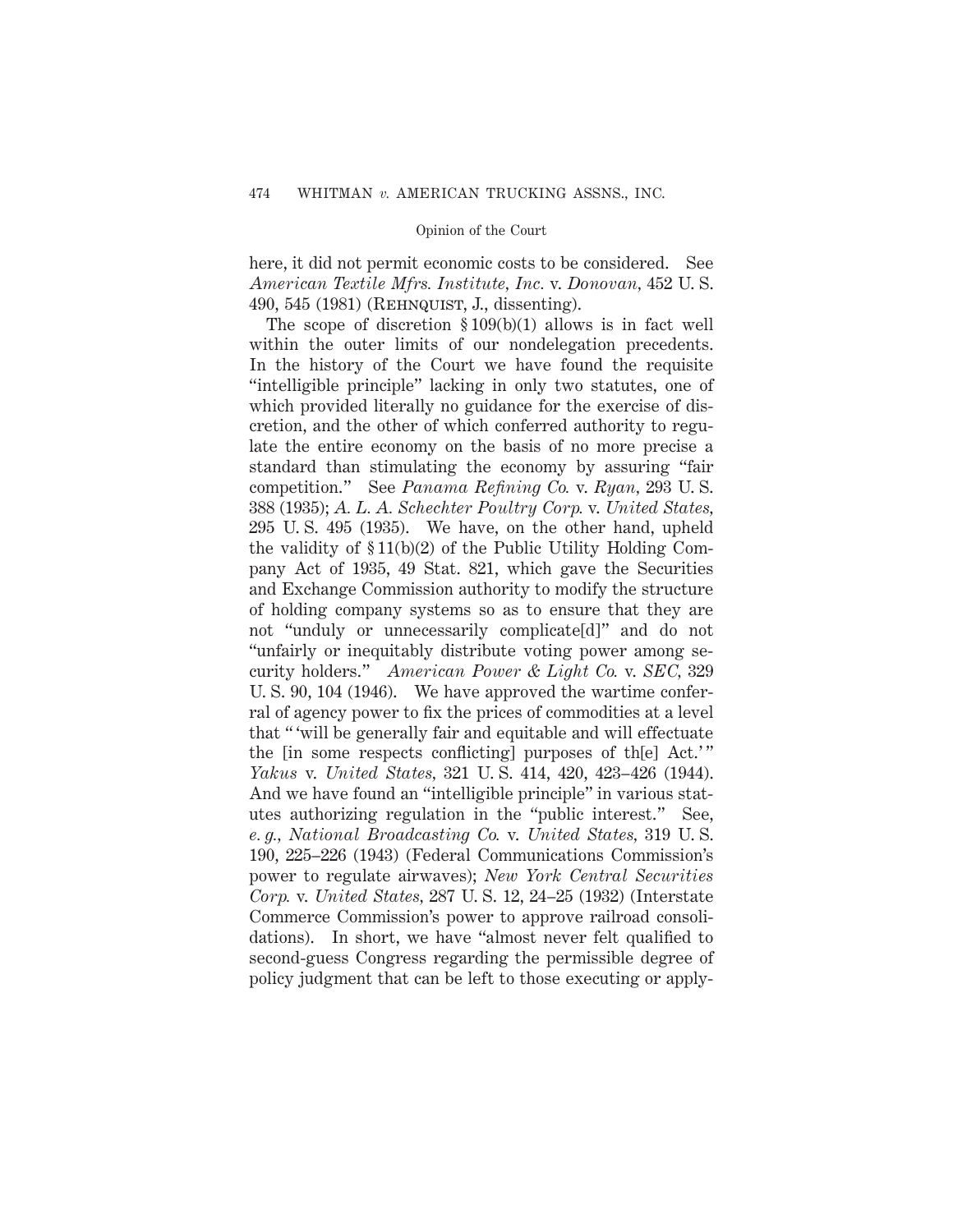ing the law." *Mistretta* v. *United States,* 488 U. S. 361, 416 (1989) (Scalia, J., dissenting); see *id.,* at 373 (majority opinion).

It is true enough that the degree of agency discretion that is acceptable varies according to the scope of the power congressionally conferred. See *Loving* v. *United States,* 517 U. S., at 772–773; *United States* v. *Mazurie,* 419 U. S. 544, 556–557 (1975). While Congress need not provide any direction to the EPA regarding the manner in which it is to define "country elevators," which are to be exempt from newstationary-source regulations governing grain elevators, see 42 U. S. C. § 7411(i), it must provide substantial guidance on setting air standards that affect the entire national economy. But even in sweeping regulatory schemes we have never demanded, as the Court of Appeals did here, that statutes provide a "determinate criterion" for saying "how much [of the regulated harm] is too much." 175 F. 3d, at 1034. In *Touby,* for example, we did not require the statute to decree how "imminent" was too imminent, or how "necessary" was necessary enough, or even—most relevant here—how "hazardous" was too hazardous. 500 U. S., at 165–167. Similarly, the statute at issue in *Lichter* authorized agencies to recoup "excess profits" paid under wartime Government contracts, yet we did not insist that Congress specify how much profit was too much. 334 U. S., at 783–786. It is therefore not conclusive for delegation purposes that, as respondents argue, ozone and particulate matter are "nonthreshold" pollutants that inflict a continuum of adverse health effects at any airborne concentration greater than zero, and hence require the EPA to make judgments of degree. "[A] certain degree of discretion, and thus of lawmaking, inheres in most executive or judicial action." *Mistretta* v. *United States, supra,* at 417 (Scalia, J., dissenting) (emphasis deleted); see 488 U. S., at 378–379 (majority opinion). Section 109(b)(1) of the CAA, which to repeat we interpret as requiring the EPA to set air quality standards at the level that is "requi-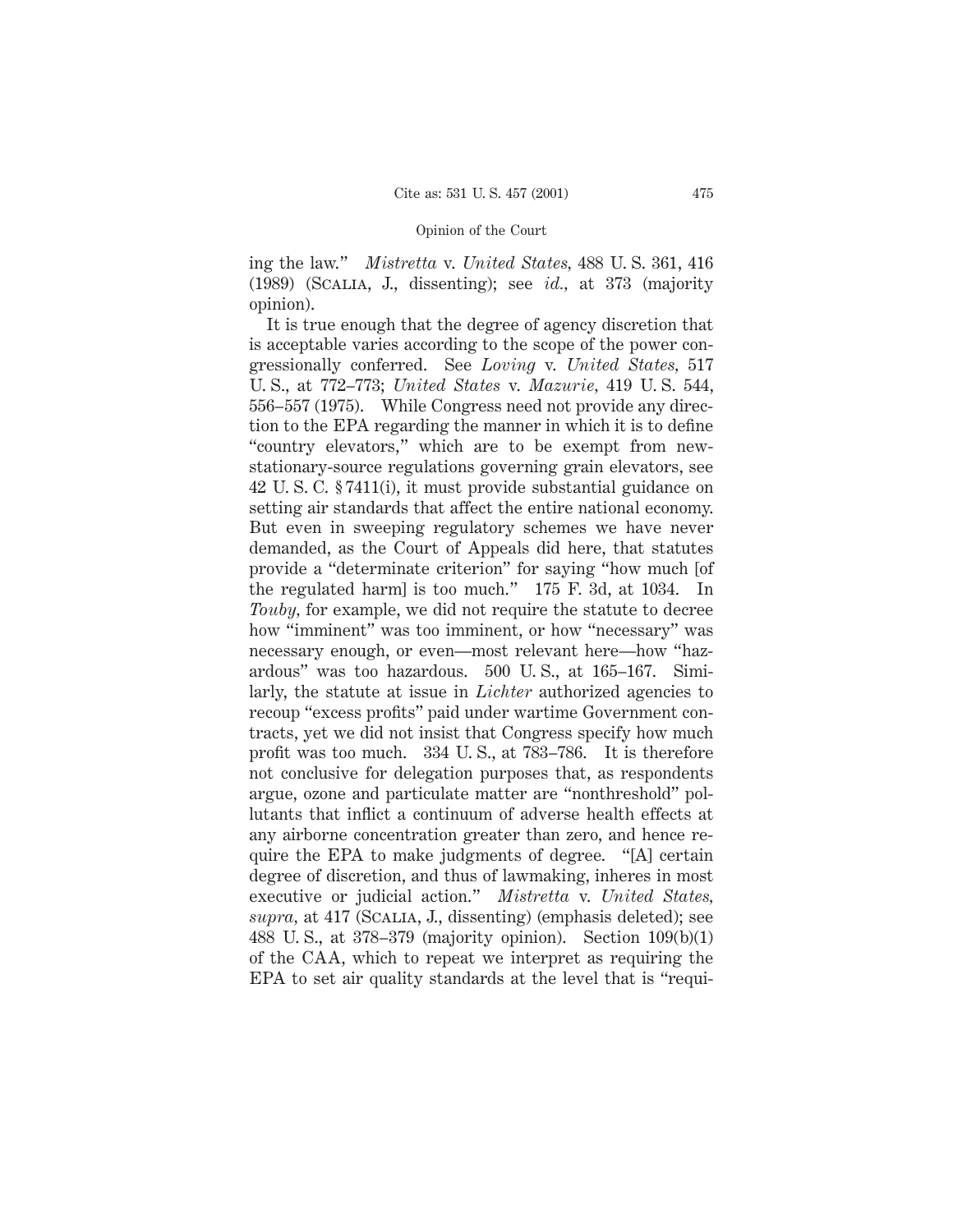site"—that is, not lower or higher than is necessary—to protect the public health with an adequate margin of safety, fits comfortably within the scope of discretion permitted by our precedent.

We therefore reverse the judgment of the Court of Appeals remanding for reinterpretation that would avoid a supposed delegation of legislative power. It will remain for the Court of Appeals—on the remand that we direct for other reasons—to dispose of any other preserved challenge to the NAAQS under the judicial-review provisions contained in 42 U. S. C. § 7607(d)(9).

# IV

The final two issues on which we granted certiorari concern the EPA's authority to implement the revised ozone NAAQS in areas whose ozone levels currently exceed the maximum level permitted by that standard. The CAA designates such areas "nonattainment,"  $\S 107(d)(1)$ , 42 U.S.C. § 7407(d)(1); see also Pub. L. 105–178, § 6103, 112 Stat. 465 (setting timeline for new ozone designations), and it exposes them to additional restrictions over and above the implementation requirements imposed generally by § 110 of the CAA. These additional restrictions are found in the five substantive subparts of Part D of Title I, 42 U. S. C. §§ 7501–7515. Subpart 1, §§ 7501–7509a, contains general nonattainment regulations that pertain to every pollutant for which a NAAQS exists. Subparts 2 through 5, §§ 7511– 7514a, contain rules tailored to specific individual pollutants. Subpart 2, added by the Clean Air Act Amendments of 1990, § 103, 104 Stat. 2423, addresses ozone. 42 U. S. C. §§ 7511– 7511f. The dispute before us here, in a nutshell, is whether Subpart 1 alone (as the agency determined), or rather Subpart 2 or some combination of Subparts 1 and 2, controls the implementation of the revised ozone NAAQS in nonattainment areas.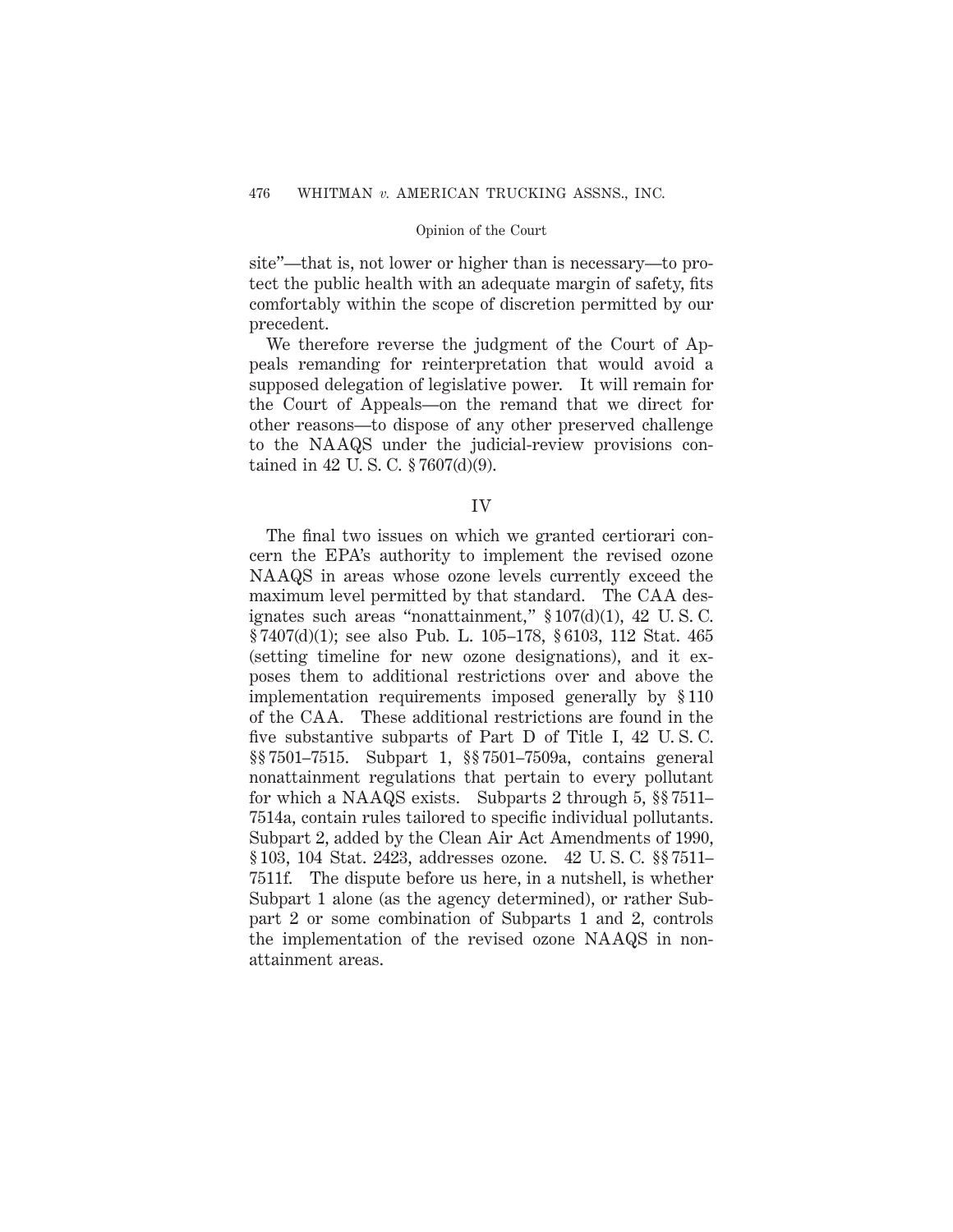# A

The Administrator first urges, however, that we vacate the judgment of the Court of Appeals on this issue because it lacked jurisdiction to review the EPA's implementation policy. Section 307(b)(1) of the CAA, 42 U. S. C. § 7607(b)(1), gives the court jurisdiction over "any . . . nationally applicable regulations promulgated, or final action taken, by the Administrator," but the EPA argues that its implementation policy was not agency "action," was not "final" action, and is not ripe for review. We reject each of these three contentions.

At the same time the EPA proposed the revised ozone NAAQS in 1996, it also proposed an "interim implementation policy" for the NAAQS, see 61 Fed. Reg. 65752 (1996), that was to govern until the details of implementation could be put in final form through specific "rulemaking actions." The preamble to this proposed policy declared that "the interim implementation policy . . . represent[s] EPA's preliminary views on these issues and, while it may include various statements that States must take certain actions, these statements are made pursuant to EPA's preliminary interpretations, and thus do not bind the States and public as a matter of law." *Ibid.* If the EPA had done no more, we perhaps could accept its current claim that its action was not final. However, after the agency had accepted comments on its proposed policy, and on the same day that the final ozone NAAQS was promulgated, the White House published in the Federal Register what it titled a "Memorandum for the Administrator of the Environmental Protection Agency" that prescribed implementation procedures for the EPA to follow. 62 Fed. Reg. 38421 (1997). (For purposes of our analysis we shall assume that this memorandum was not itself action by the EPA.) The EPA supplemented this memorandum with an explanation of the implementation procedures, which it published in the explanatory preamble to its final ozone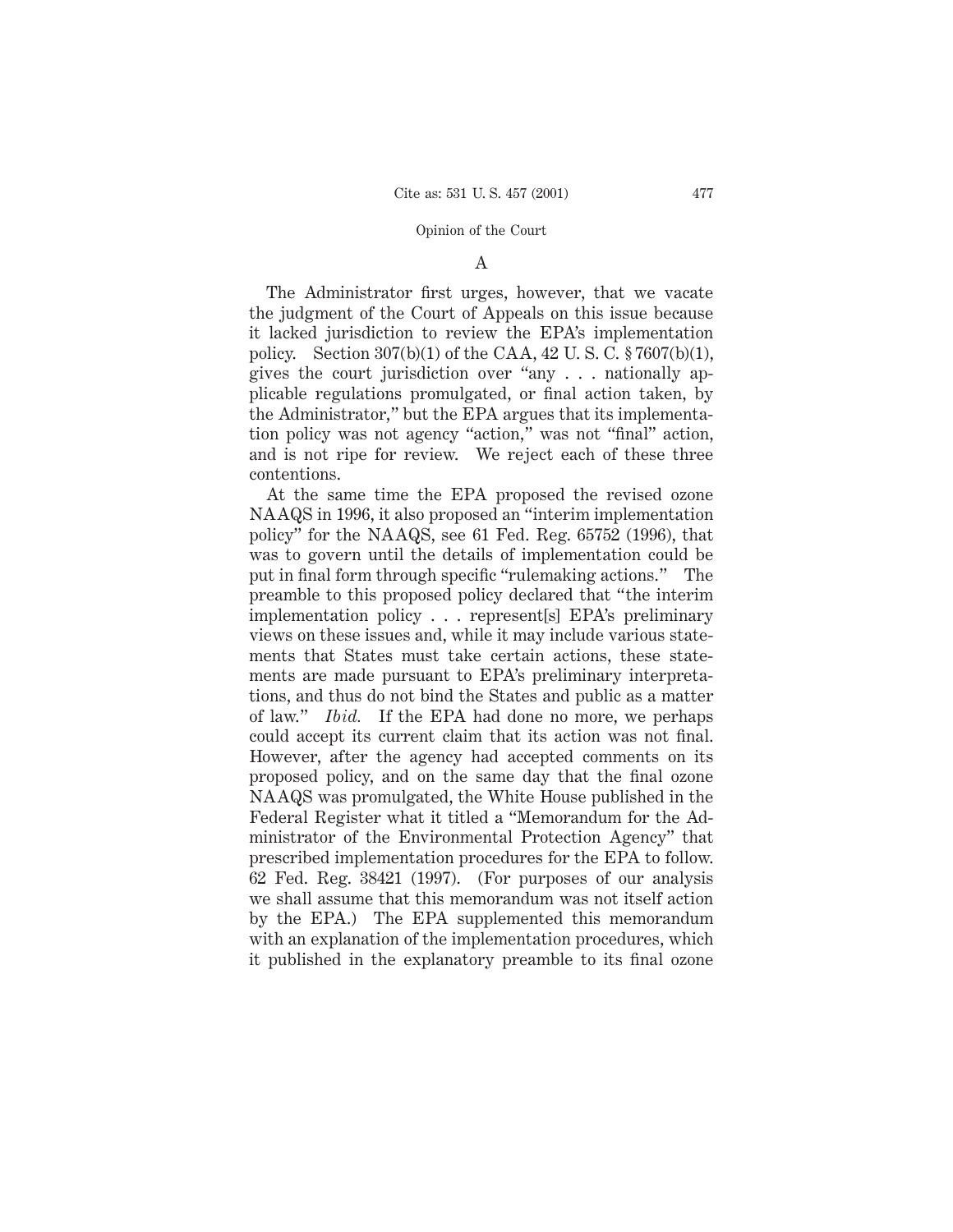NAAQS under the heading, "Final decision on the primary standard." *Id.,* at 38873. "In light of comments received regarding the interpretation proposed in the Interim Implementation Policy," the EPA announced, it had "reconsidered that interpretation" and settled on a new one. *Ibid.* The provisions of "subpart 1 of part D of Title I of the Act" will immediately "apply to the implementation of the new 8-hour [ozone] standards." *Ibid.;* see also *id.,* at 38885 (new standard to be implemented "simultaneously [with the old standard] . . . under the provisions of . . . subpart 1"). Moreover, the provisions of subpart 2 "will [also] continue to apply as a matter of law for so long as an area is not attaining the [old] 1-hour standard." *Id.,* at 38873. Once the area reaches attainment for the old standard, however, "the provisions of subpart 2 will have been achieved and those provisions will no longer apply." *Ibid.;* see also *id.,* at 38884–38885.

We have little trouble concluding that this constitutes final agency action subject to review under § 307. The bite in the phrase "final action" (which bears the same meaning in § 307(b)(1) that it does under the Administrative Procedure Act (APA), 5 U. S. C. § 704, see *Harrison* v. *PPG Industries, Inc.*, 446 U.S. 578, 586 (1980)), is not in the word "action," which is meant to cover comprehensively every manner in which an agency may exercise its power. See *FTC* v. *Standard Oil Co. of Cal.,* 449 U. S. 232, 238, n. 7 (1980). It is rather in the word "final," which requires that the action under review "mark the consummation of the agency's decisionmaking process." *Bennett* v. *Spear,* 520 U. S. 154, 177–178 (1997). Only if the "EPA has rendered its last word on the matter" in question, *Harrison* v. *PPG Industries, Inc., supra,* at 586, is its action "final" and thus reviewable. That standard is satisfied here. The EPA's "decisionmaking process," which began with the 1996 proposal and continued with the reception of public comments, concluded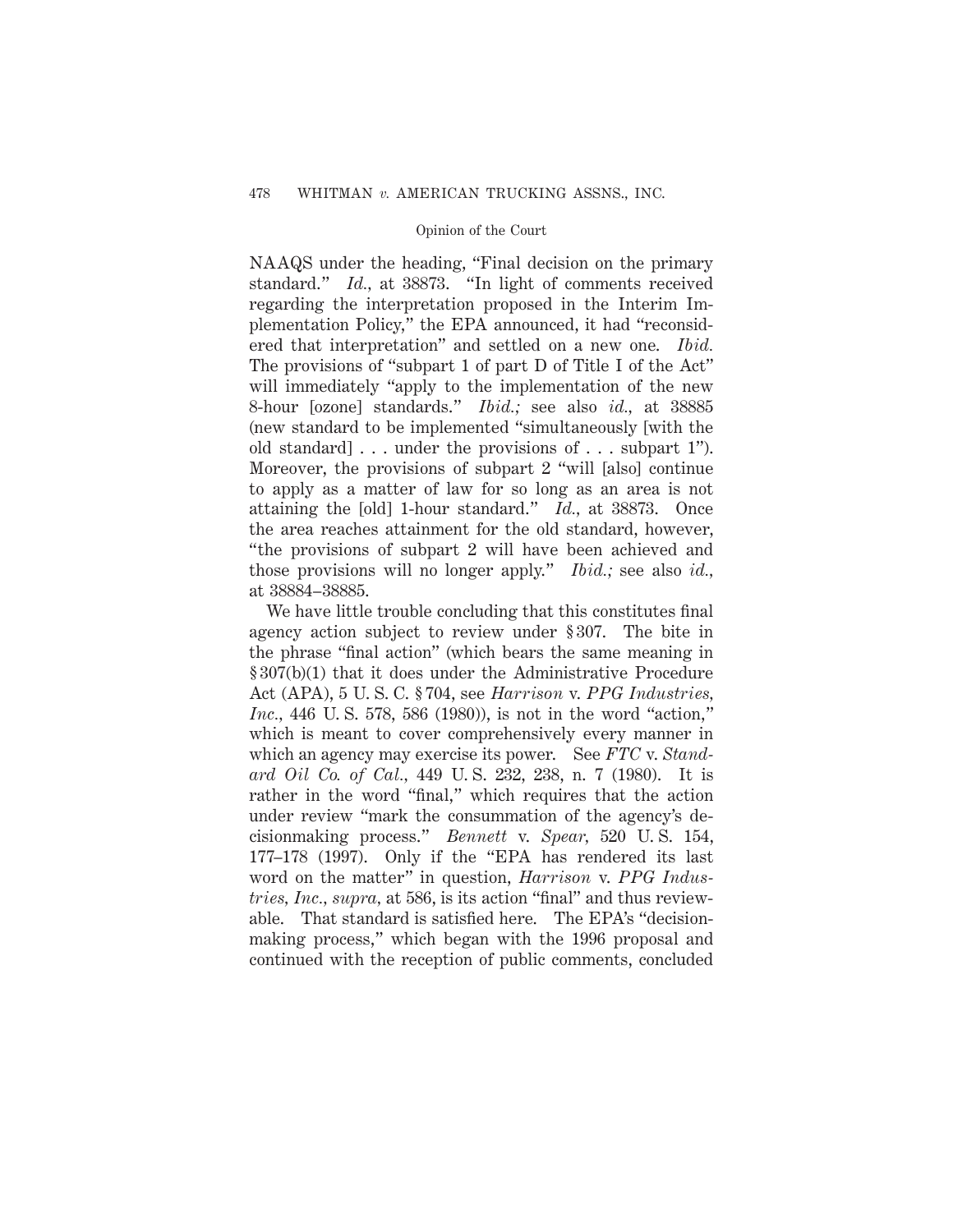when the agency, "in light of [these comments]," and in conjunction with a corresponding directive from the White House, adopted the interpretation of Part D at issue here. Since that interpretation issued, the EPA has refused in subsequent rulemakings to reconsider it, explaining to disappointed commenters that its earlier decision was conclusive. See 63 Fed. Reg. 31014, 31018–31019 (1998). Though the agency has not dressed its decision with the conventional procedural accoutrements of finality, its own behavior thus belies the claim that its interpretation is not final.

The decision is also ripe for our review. "Ripeness 'requir[es] us to evaluate both the fitness of the issues for judicial decision and the hardship to the parties of withholding court consideration.' " *Texas* v. *United States,* 523 U. S. 296, 300–301 (1998) (quoting *Abbott Laboratories* v. *Gardner,* 387 U. S. 136, 149 (1967)). The question before us here is purely one of statutory interpretation that would not "benefit from further factual development of the issues presented." *Ohio Forestry Assn., Inc.* v. *Sierra Club,* 523 U. S. 726, 733 (1998). Nor will our review "inappropriately interfere with further administrative action," *ibid.,* since the EPA has concluded its consideration of the implementation issue. Finally, as for hardship to the parties: The respondent States must—on pain of forfeiting to the EPA control over implementation of the NAAQS—promptly undertake the lengthy and expensive task of developing state implementation plans (SIP's) that will attain the new, more stringent standard within five years. See 42 U. S. C. §§ 7410, 7502. Whether or not this would suffice in an ordinary case brought under the review provisions of the APA, see 5 U. S. C. § 704, we have characterized the special judicial-review provision of the CAA, 42 U. S. C. § 7607(b), as one of those statutes that specifically provides for "preenforcement" review, see *Ohio Forestry Assn., Inc.* v. *Sierra Club, supra,* at 737. Such statutes, we have said, permit "judicial review directly, even before the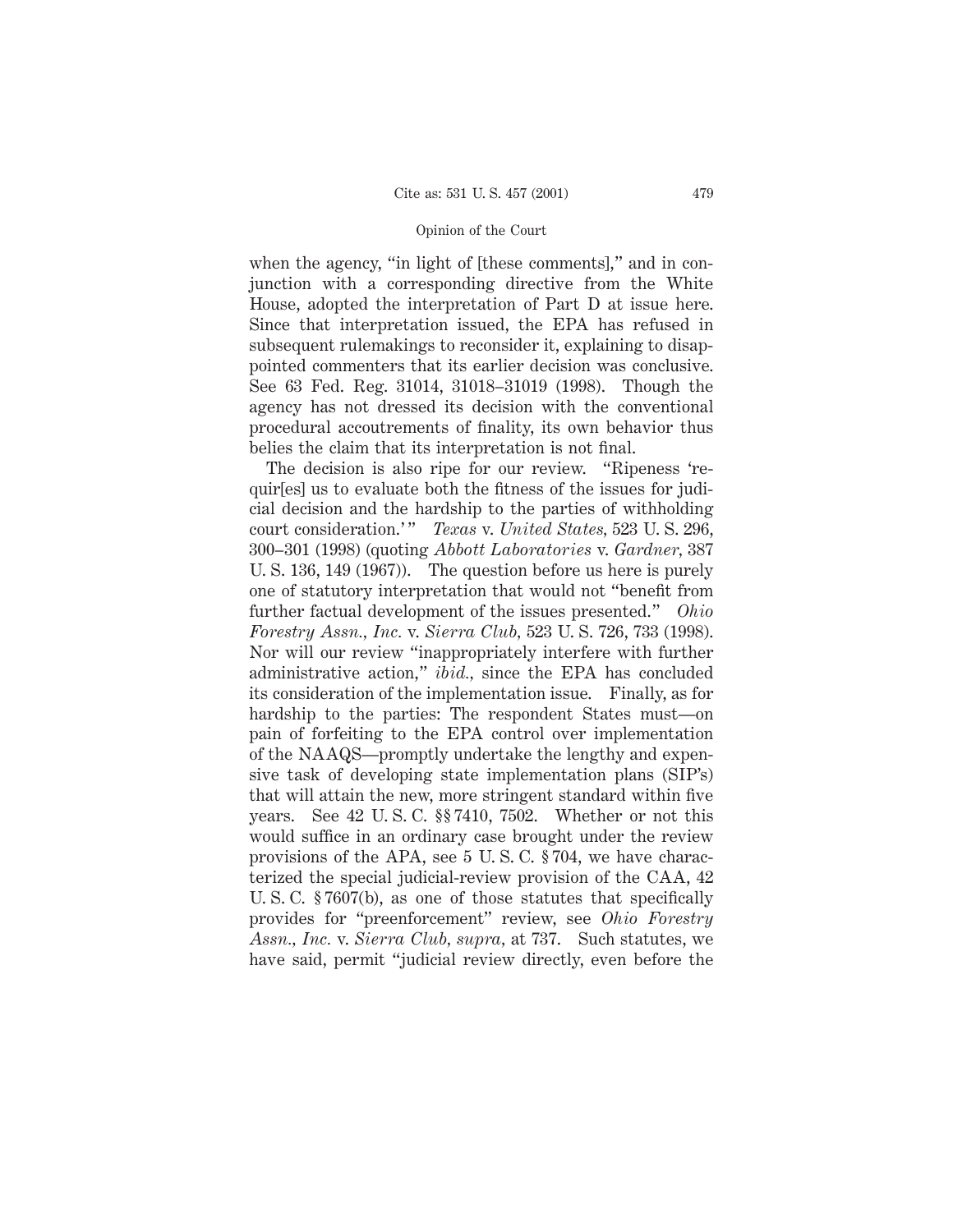concrete effects normally required for APA review are felt." *Lujan* v. *National Wildlife Federation,* 497 U. S. 871, 891 (1990). The effects at issue here surely meet that lower standard.

Beyond all this, the implementation issue was fairly included within the challenges to the final ozone rule that were properly before the Court of Appeals. Respondents argued below that the EPA could not revise the ozone standard, because to do so would trigger the use of Subpart 1, which had been supplanted (for ozone) by the specific rules of Subpart 2. Brief for Industry Petitioners and Intervenors in No. 97–1441 (and consolidated cases) (CADC), pp. 32–34. The EPA responded that Subpart 2 did not supplant but simply supplemented Subpart 1, so that the latter section still "applies to all nonattainment areas for all NAAQS, . . . including nonattainment areas for any revised ozone standard." Final Brief for EPA in No. 97–1441 (and consolidated cases) (CADC), pp. 67–68. The agency later reiterated that Subpart 2 "does not supplant implementation provisions for revised ozone standards. This interpretation fully harmonizes Subpart 2 with EPA's clear authority to revise any NAAQS." *Id.,* at 71. In other words, the EPA was arguing that the revised standard could be issued, despite its apparent incompatibility with portions of Subpart 2, *because it would be implemented under Subpart 1 rather than Subpart 2.* The District of Columbia Circuit ultimately agreed that Subpart 2 could be harmonized with the EPA's authority to promulgate revised NAAQS, but *not* because Subpart 2 is entirely inapplicable—which is one of EPA's assignments of error. It is unreasonable to contend, as the EPA now does, that the Court of Appeals was obligated to reach the agency's preferred result, but forbidden to assess the reasons the EPA had given for reaching that result. The implementation issue was fairly included within respondents' challenge to the ozone rule, which all parties agree is final agency action ripe for review.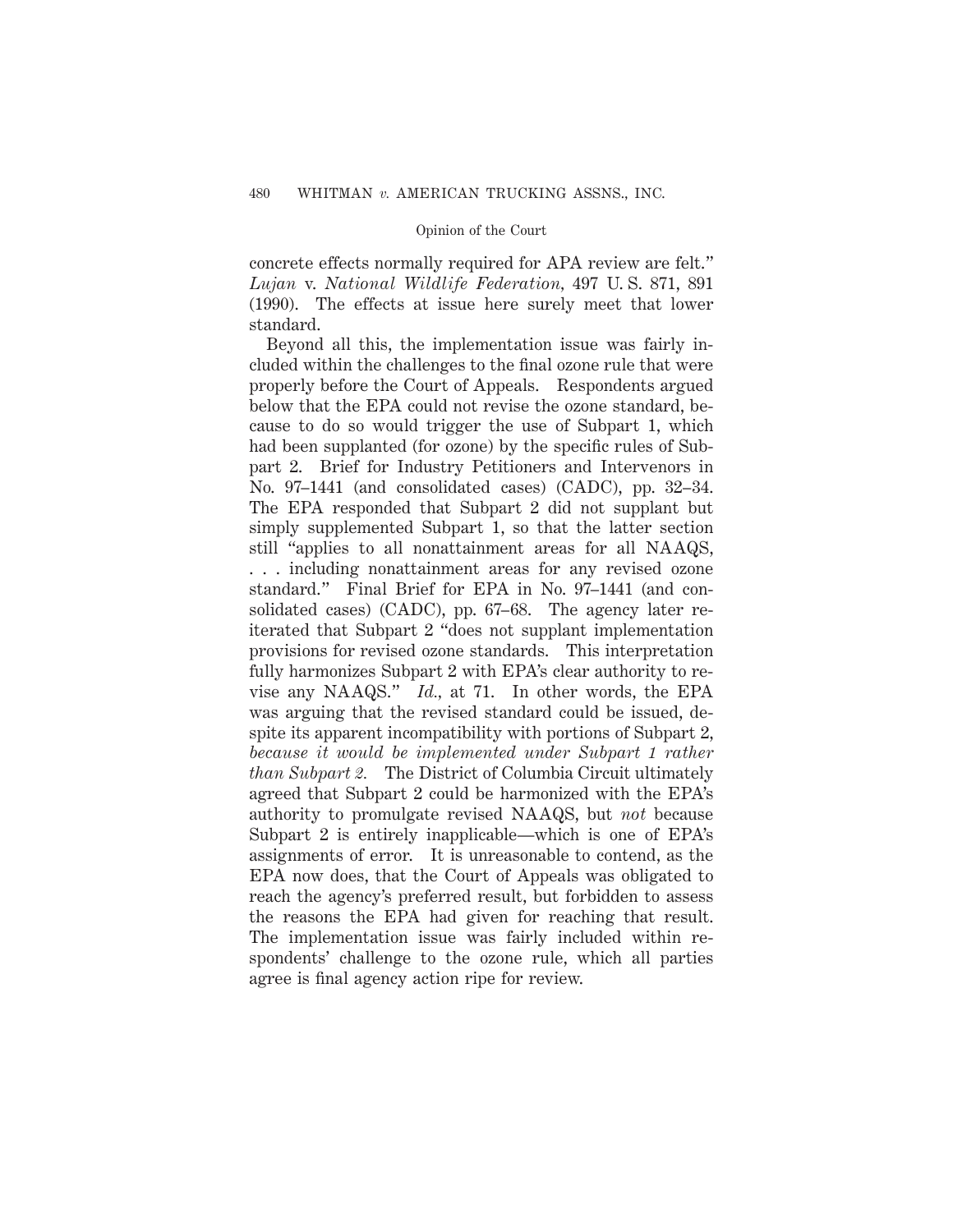# B

Our approach to the merits of the parties' dispute is the familiar one of *Chevron U. S. A. Inc.* v. *Natural Resources Defense Council, Inc.,* 467 U. S. 837 (1984). If the statute resolves the question whether Subpart 1 or Subpart 2 (or some combination of the two) shall apply to revised ozone NAAQS, then "that is the end of the matter." *Id.,* at 842– 843. But if the statute is "silent or ambiguous" with respect to the issue, then we must defer to a "reasonable interpretation made by the administrator of an agency." *Id.,* at 844. We cannot agree with the Court of Appeals that Subpart 2 clearly controls the implementation of revised ozone NAAQS, see 175 F. 3d, at 1048–1050, because we find the statute to some extent ambiguous. We conclude, however, that the agency's interpretation goes beyond the limits of what is ambiguous and contradicts what in our view is quite clear. We therefore hold the implementation policy unlawful. See *AT&T Corp.* v. *Iowa Utilities Bd.,* 525 U. S. 366, 392 (1999).

The text of Subpart 1 at first seems to point the way to a clear answer to the question, which Subpart controls? Two sections of Subpart 1,  $7502(a)(1)(C)$  and  $7502(a)(2)(D)$ , contain switching provisions stating that if the classification of ozone nonattainment areas is "specifically provided [for] under other provisions of [Part D]," then those provisions will control instead of Subpart 1's. Thus, it is true but incomplete to note, as the Administrator does, that the substantive language of Subpart 1 is broad enough to apply to revised ozone standards. See, *e. g.,* § 7502(a)(1)(A) (instructing the Administrator to classify nonattainment areas according to "any revised standard, including a revision of any standard in effect on November 15, 1990");  $$7502(a)(2)(A)$ (setting attainment deadlines). To determine whether that language *does* apply one must resolve the further textual issue whether some *other* provision, namely Subpart 2, provides for the classification of ozone nonattainment areas. If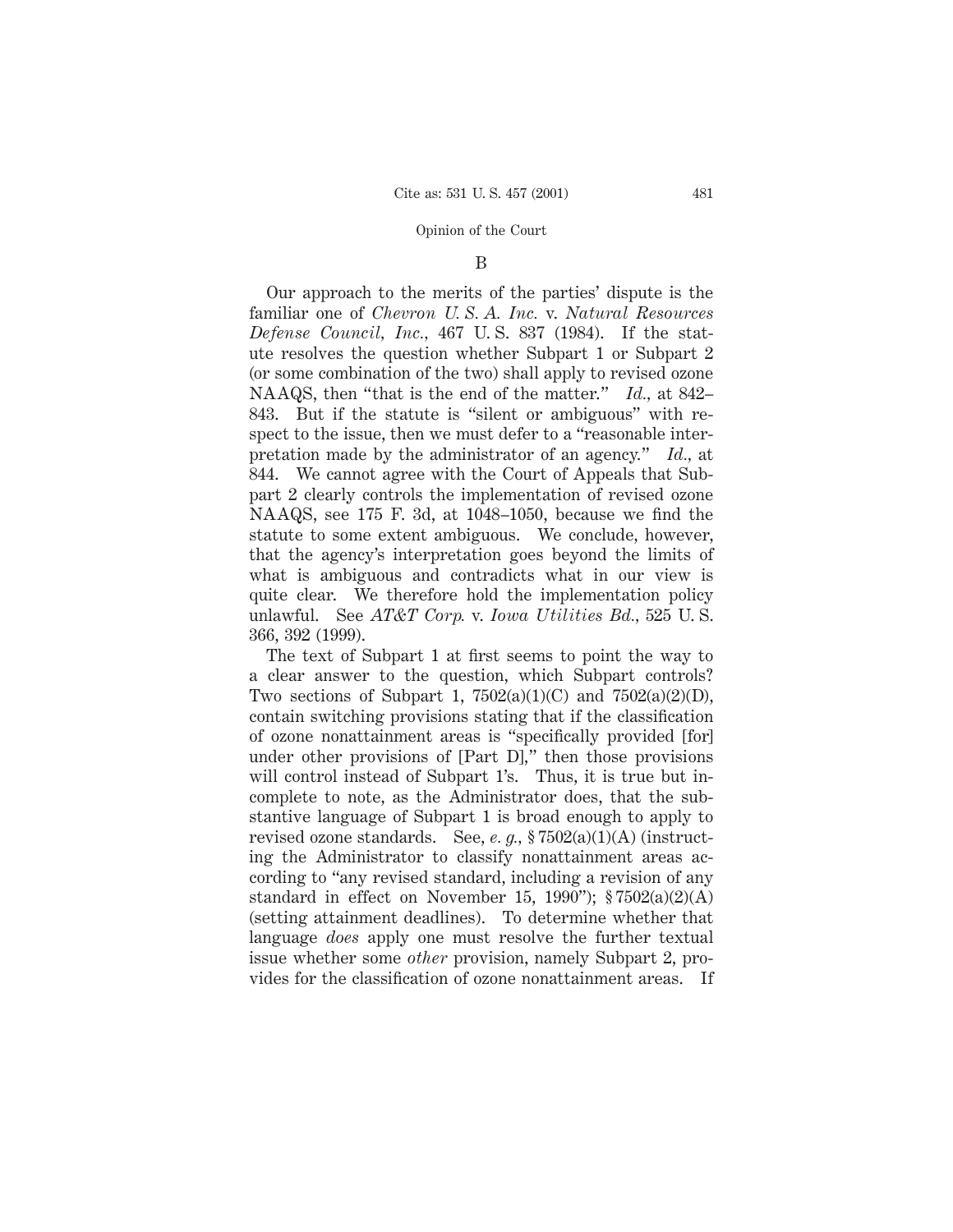it does, then according to the switching provisions of Subpart 1 it will control.

So, does Subpart 2 provide for classifying nonattainment ozone areas under the revised standard? It unquestionably does. The backbone of the subpart is Table 1, printed in  $$7511(a)(1)$  and reproduced in the margin here,<sup>5</sup> which defines five categories of ozone nonattainment areas and prescribes attainment deadlines for each. Section 7511(a)(1) funnels all nonattainment areas into the table for classification, declaring that "[e]ach area designated nonattainment for ozone . . . shall be classified at the time of such designation, under table 1, by operation of law." And once an area has been classified, "the primary standard attainment date for ozone shall be as expeditiously as practicable but not later than the date provided in table 1." The EPA argues that this text is not as clear or comprehensive as it seems, because the title of § 7511(a) reads "Classification and attainment dates for 1989 nonattainment areas," which suggests that Subpart 2 applies only to areas that were in nonattainment in 1989, and not to areas later designated non-

| Area class | Design value* | Primary standard<br>attainment date** |
|------------|---------------|---------------------------------------|
|            |               | 3 years after                         |
|            |               | November 15, 1990                     |
|            |               | 6 years after                         |
|            |               | November 15, 1990                     |
|            |               | 9 years after                         |
|            |               | November 15, 1990                     |
|            |               | 15 years after                        |
|            |               | November 15, 1990                     |
|            |               | 20 years after                        |
|            |               | November 15, 1990                     |

<sup>5</sup> TABLE 1

\*The design value is measured in parts per million (ppm).

\*\*The primary standard attainment date is measured from November 15, 1990.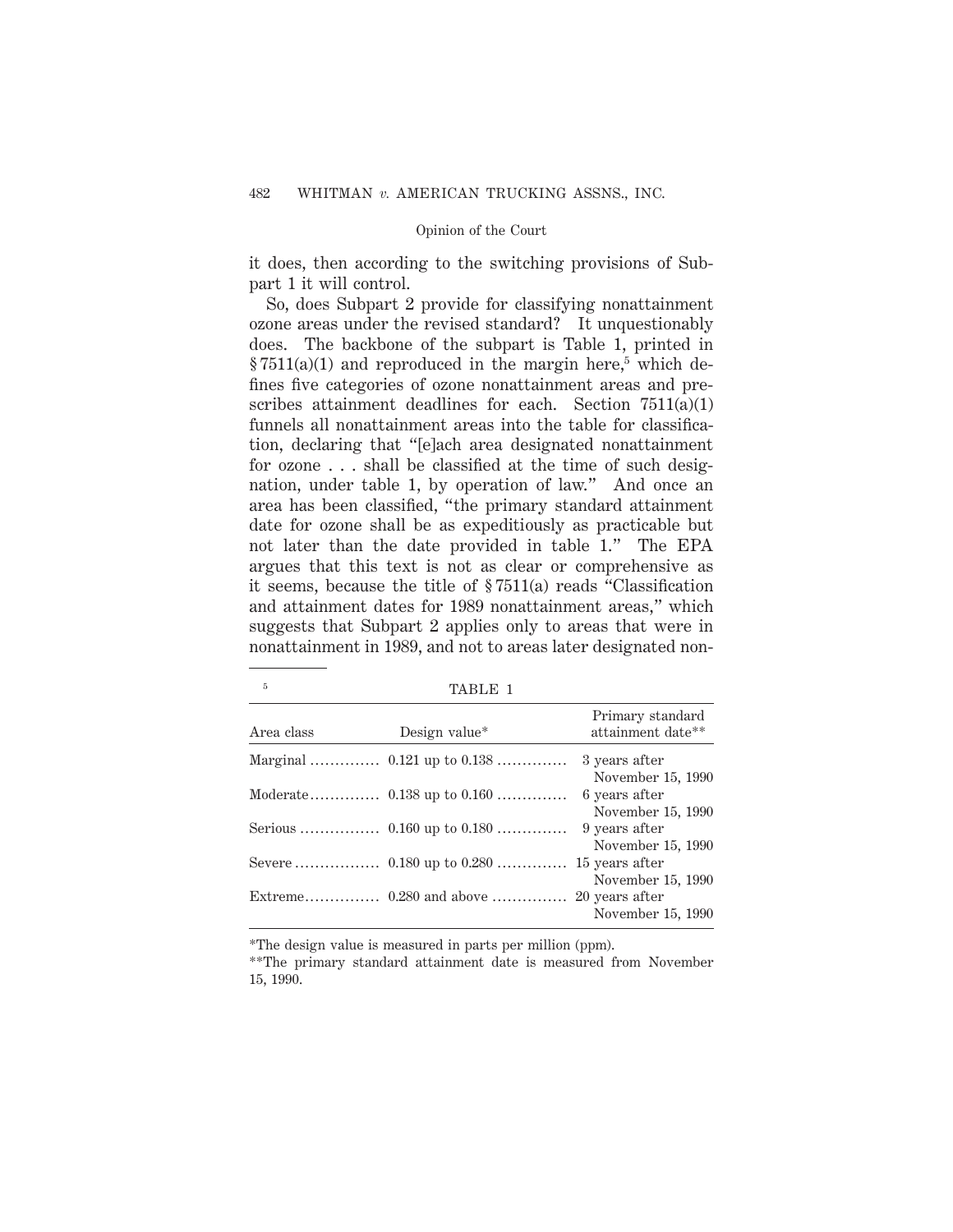attainment under a revised ozone standard. The suggestion must be rejected, however, because  $$7511(b)(1)$  specifically provides for the classification of areas that *were* in attainment in 1989 but have subsequently slipped into nonattainment. It thus makes clear that Subpart 2 is *not* limited solely to 1989 nonattainment areas. This eliminates the interpretive role of the title, which may only "she[d] light on some ambiguous word or phrase in the statute itself," *Carter* v. *United States,* 530 U. S. 255, 267 (2000) (internal quotation marks omitted) (quoting *Pennsylvania Dept. of Corrections* v. *Yeskey,* 524 U. S., at 212, in turn quoting *Trainmen* v. *Baltimore & Ohio R. Co.,* 331 U. S. 519, 528–529 (1947)).

It may well be, as the EPA argues—and as the concurring opinion below on denial of rehearing pointed out, see 195 F. 3d, at 11–12—that some provisions of Subpart 2 are ill fitted to implementation of the revised standard. Using the old 1-hour averages of ozone levels, for example, as Subpart 2 requires, see § 7511(a)(1); 44 Fed. Reg. 8202 (1979), would produce at best an inexact estimate of the new 8-hour averages, see 40 CFR § 50.10, and App. I (1999). Also, to the extent that the new ozone standard is stricter than the old one, see Reply Brief for Petitioners in No. 99–1257, p. 17 ("the stricter 8-hour NAAQS"); 62 Fed. Reg. 38856, 38858 (1997) (8-hour standard of 0.09 ppm rather than 0.08 ppm would have "generally represent[ed] the continuation of the [old] level of protection"), the classification system of Subpart 2 contains a gap, because it fails to classify areas whose ozone levels are greater than the new standard (and thus nonattaining) but less than the approximation of the old standard codified by Table 1. And finally, Subpart 2's method for calculating attainment dates—which is simply to count forward a certain number of years from November 15, 1990 (the date the 1990 CAA Amendments took force), depending on how far out of attainment the area started—seems to make no sense for areas that are first classified under a new standard after November 15, 1990.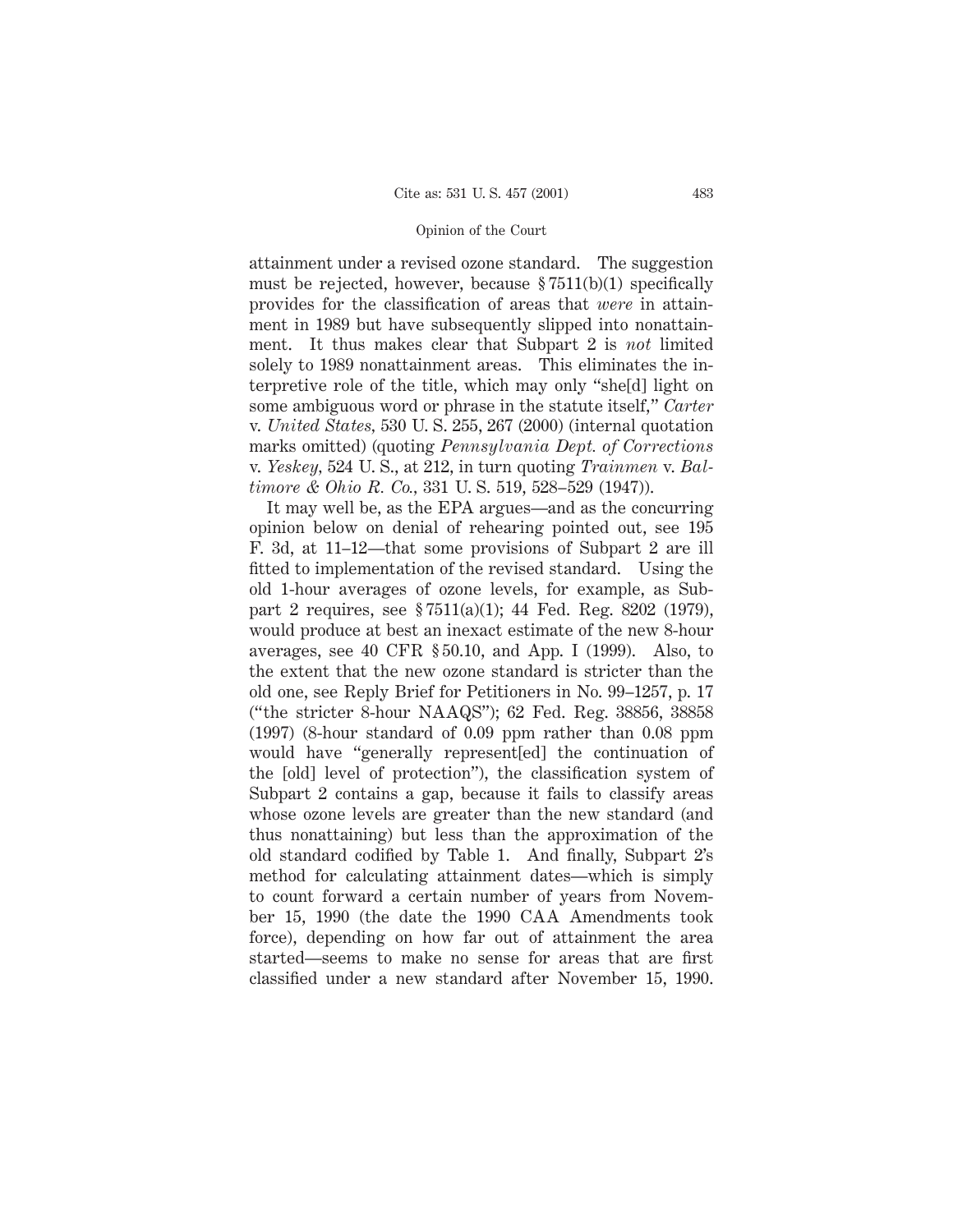If, for example, areas were classified in the year 2000, many of the deadlines would already have expired at the time of classification.

These gaps in Subpart 2's scheme prevent us from concluding that Congress clearly intended Subpart 2 to be the exclusive, permanent means of enforcing a revised ozone standard in nonattainment areas. The statute is in our view ambiguous concerning the manner in which Subpart 1 and Subpart 2 interact with regard to revised ozone standards, and we would defer to the EPA's reasonable resolution of that ambiguity. See *FDA* v. *Brown & Williamson Tobacco Corp.,* 529 U. S., at 132; *INS* v. *Aguirre-Aguirre,* 526 U. S. 415, 424 (1999). We cannot defer, however, to the interpretation the EPA has given.

Whatever effect may be accorded the gaps in Subpart 2 as implying some limited applicability of Subpart 1, they cannot be thought to render Subpart 2's carefully designed restrictions on EPA discretion utterly nugatory once a new standard has been promulgated, as the EPA has concluded. The principal distinction between Subpart 1 and Subpart 2 is that the latter eliminates regulatory discretion that the former allowed. While Subpart 1 permits the EPA to establish classifications for nonattainment areas, Subpart 2 classifies areas as a matter of law based on a table. Compare  $$7502(a)(1)$  with  $$7511(a)(1)$  (Table 1). Whereas the EPA has discretion under Subpart 1 to extend attainment dates for as long as 12 years, under Subpart 2 it may grant no more than 2 years' extension. Compare  $\S$  $7502(a)(2)(A)$ and (C) with  $$7511(a)(5)$ . Whereas Subpart 1 gives the EPA considerable discretion to shape nonattainment programs, Subpart 2 prescribes large parts of them by law. Compare §§ 7502(c) and (d) with § 7511a. Yet according to the EPA, Subpart 2 was simply Congress's "approach to the implementation of the [old] 1-hour" standard, and so there was no reason that "the new standard could not simultaneously be implemented under... subpart 1." 62 Fed. Reg.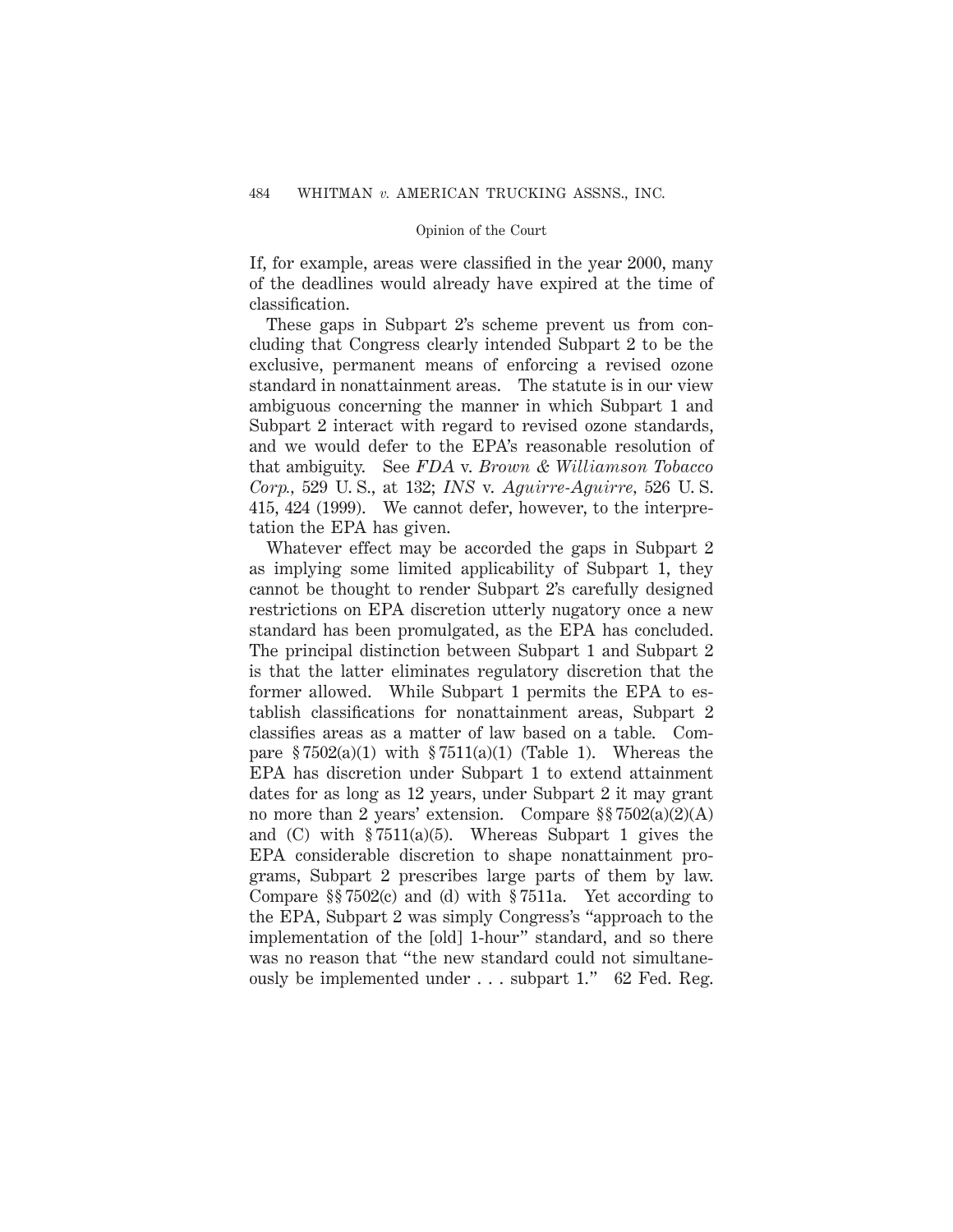38856, 38885 (1997); see also *id.,* at 38873 ("[T]he provisions of subpart 1 . . . would apply to the implementation of the new 8-hour ozone standards"). To use a few apparent gaps in Subpart 2 to render its textually explicit applicability to nonattainment areas under the new standard utterly inoperative is to go over the edge of reasonable interpretation. The EPA may not construe the statute in a way that completely nullifies textually applicable provisions meant to limit its discretion.

The EPA's interpretation making Subpart 2 abruptly obsolete is all the more astonishing because Subpart 2 was obviously written to govern implementation for some time. Some of the elements required to be included in SIP's under Subpart 2 were not to take effect until many years after the passage of the CAA. See  $$7511a(e)(3)$  (restrictions on "electric utility and industrial and commercial boiler[s]" to be "effective 8 years after November 15, 1990");  $\S 7511a(c)(5)(A)$ (vehicle monitoring program to "[b]egi[n] 6 years after November 15, 1990");  $\S 7511a(g)(1)$  (emissions milestone requirements to be applied "6 years after November 15, 1990, and at intervals of every 3 years thereafter"). A plan reaching so far into the future was not enacted to be abandoned the next time the EPA reviewed the ozone standard—which Congress knew could happen at any time, since the technical staff papers had already been completed in late 1989. See 58 Fed. Reg. 13008, 13010 (1993); see also 42 U. S. C. § 7409(d)(1) (NAAQS must be reviewed and, if appropriate, revised at least once every five years). Yet nothing in the EPA's interpretation would have prevented the agency from aborting Subpart 2 the day after it was enacted. Even now, if the EPA's interpretation were correct, some areas of the country could be required to meet the new, more stringent ozone standard in *at most* the same time that Subpart 2 had allowed them to meet the old standard. Compare § 7502(a)(2) (Subpart 1 attainment dates) with § 7511(a) (Subpart 2 attainment dates). Los Angeles, for instance, "would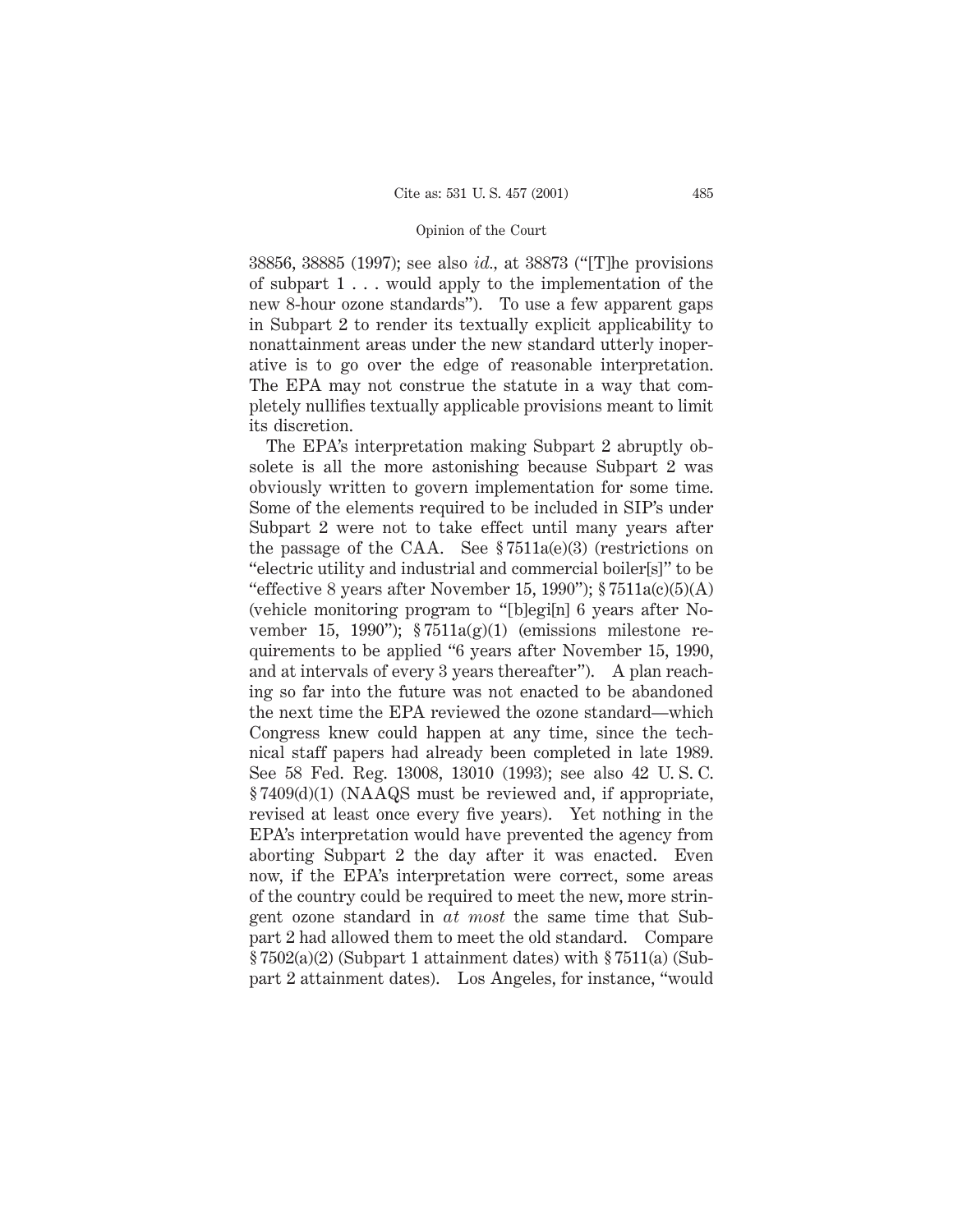# Thomas, J., concurring

be required to attain the revised NAAQS under Subpart 1 no later than the same year that marks the outer time limit for attaining Subpart 2's one-hour ozone standard." Brief for Petitioners in No. 99–1257, p. 49. An interpretation of Subpart 2 so at odds with its structure and manifest purpose cannot be sustained.

We therefore find the EPA's implementation policy to be unlawful, though not in the precise respect determined by the Court of Appeals. After our remand, and the Court of Appeals' final disposition of these cases, it is left to the EPA to develop a reasonable interpretation of the nonattainment implementation provisions insofar as they apply to revised ozone NAAQS.

\*\*\*

To summarize our holdings in these unusually complex cases: (1) The EPA may not consider implementation costs in setting primary and secondary NAAQS under § 109(b) of the CAA. (2) Section 109(b)(1) does not delegate legislative power to the EPA in contravention of Art. I, § 1, of the Constitution. (3) The Court of Appeals had jurisdiction to review the EPA's interpretation of Part D of Title I of the CAA, relating to the implementation of the revised ozone NAAQS. (4) The EPA's interpretation of that Part is unreasonable.

The judgment of the Court of Appeals is affirmed in part and reversed in part, and the cases are remanded for proceedings consistent with this opinion.

*It is so ordered.*

JUSTICE THOMAS, concurring.

I agree with the majority that § 109's directive to the agency is no less an "intelligible principle" than a host of other directives that we have approved. *Ante,* at 474–476. I also agree that the Court of Appeals' remand to the agency to make its own corrective interpretation does not accord with our understanding of the delegation issue. *Ante,* at 472–473. I write separately, however, to express my con-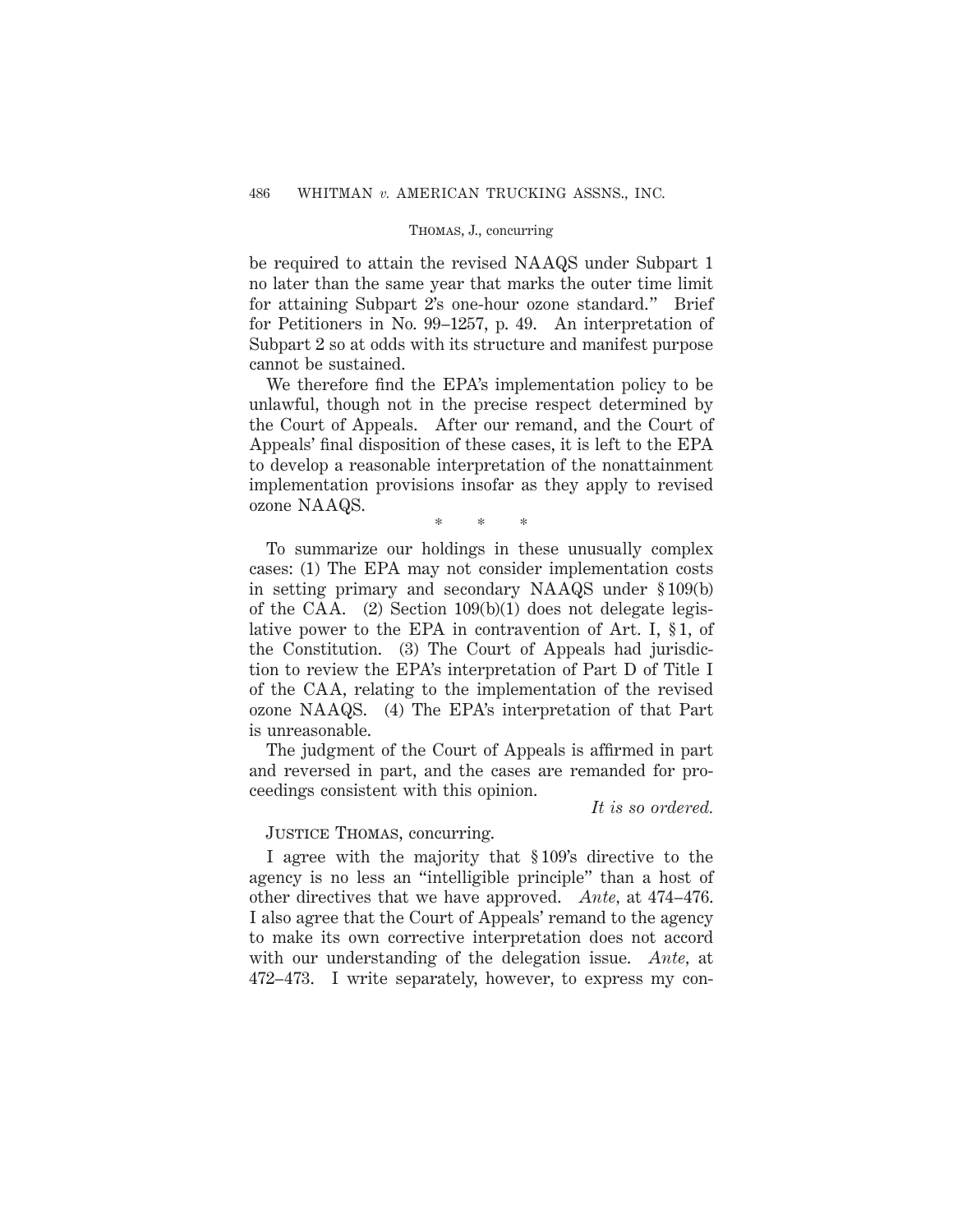## Opinion of Stevens, J.

cern that there may nevertheless be a genuine constitutional problem with § 109, a problem which the parties did not address.

The parties to these cases who briefed the constitutional issue wrangled over constitutional doctrine with barely a nod to the text of the Constitution. Although this Court since 1928 has treated the "intelligible principle" requirement as the only constitutional limit on congressional grants of power to administrative agencies, see *J. W. Hampton, Jr., & Co.* v. *United States,* 276 U. S. 394, 409 (1928), the Constitution does not speak of "intelligible principles." Rather, it speaks in much simpler terms: "*All* legislative Powers herein granted shall be vested in a Congress." U. S. Const., Art. 1, § 1 (emphasis added). I am not convinced that the intelligible principle doctrine serves to prevent all cessions of legislative power. I believe that there are cases in which the principle is intelligible and yet the significance of the delegated decision is simply too great for the decision to be called anything other than "legislative."

As it is, none of the parties to these cases has examined the text of the Constitution or asked us to reconsider our precedents on cessions of legislative power. On a future day, however, I would be willing to address the question whether our delegation jurisprudence has strayed too far from our Founders' understanding of separation of powers.

JUSTICE STEVENS, with whom JUSTICE SOUTER joins, concurring in part and concurring in the judgment.

Section 109(b)(1) delegates to the Administrator of the Environmental Protection Agency (EPA) the authority to promulgate national ambient air quality standards (NAAQS). In Part III of its opinion, *ante,* at 472–476, the Court convincingly explains why the Court of Appeals erred when it concluded that § 109 effected "an unconstitutional delegation of legislative power." *American Trucking Assns., Inc.* v. *EPA,* 175 F. 3d 1027, 1033 (CADC 1999) *(per curiam).*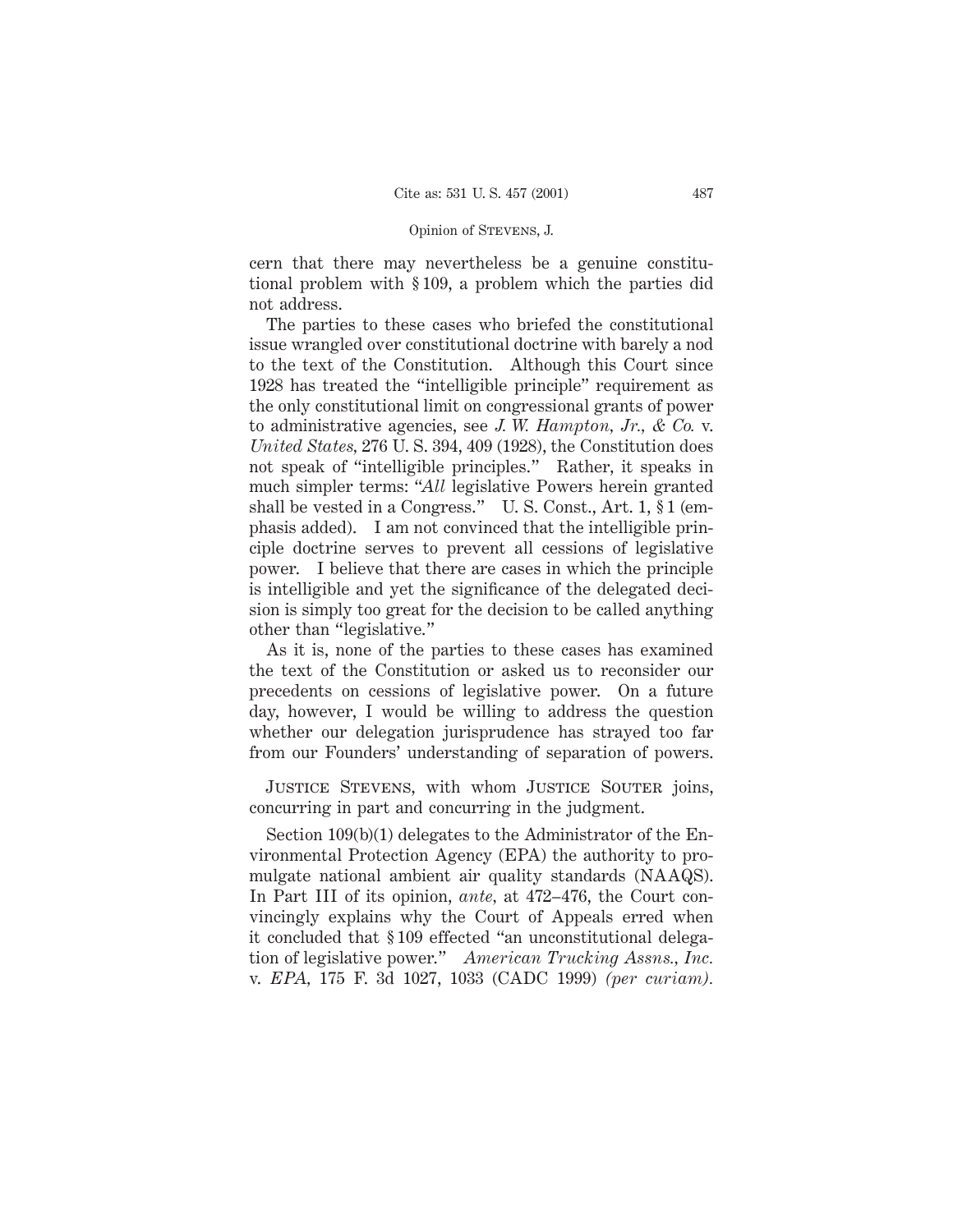## Opinion of Stevens, J.

I wholeheartedly endorse the Court's result and endorse its explanation of its reasons, albeit with the following caveat.

The Court has two choices. We could choose to articulate our ultimate disposition of this issue by frankly acknowledging that the power delegated to the EPA is "legislative" but nevertheless conclude that the delegation is constitutional because adequately limited by the terms of the authorizing statute. Alternatively, we could pretend, as the Court does, that the authority delegated to the EPA is somehow not "legislative power." Despite the fact that there is language in our opinions that supports the Court's articulation of our holding,<sup>1</sup> I am persuaded that it would be both wiser and more faithful to what we have actually done in delegation cases to admit that agency rulemaking authority is "legislative power."<sup>2</sup>

The proper characterization of governmental power should generally depend on the nature of the power, not on the identity of the person exercising it. See Black's Law Dictionary 899 (6th ed. 1990) (defining "legislation" as, *inter alia,* "[f]ormulation of rule[s] for the future"); 1 K. Davis & R. Pierce, Administrative Law Treatise § 2.3, p. 37 (3d ed. 1994) ("If legislative power means the power to make rules of conduct that bind everyone based on resolution of major policy issues, scores of agencies exercise legislative power routinely by

<sup>1</sup> See, *e. g., Touby* v. *United States,* 500 U. S. 160, 165 (1991); *United States* v. *Shreveport Grain & Elevator Co.,* 287 U. S. 77, 85 (1932); *J. W. Hampton, Jr., & Co.* v. *United States,* 276 U. S. 394, 407 (1928); *Field* v. *Clark,* 143 U. S. 649, 692 (1892).

<sup>2</sup> See *Mistretta* v. *United States,* 488 U. S. 361, 372 (1989) ("[O]ur jurisprudence has been driven by a practical understanding that in our increasingly complex society . . . Congress simply cannot do its job absent an ability to delegate power . . ."). See also *Loving* v. *United States,* 517 U. S. 748, 758 (1996) ("[The nondelegation] principle does not mean . . . that only Congress can make a rule of prospective force"); 1 K. Davis & R. Pierce, Administrative Law Treatise § 2.6, p. 66 (3d ed. 1994) ("Except for two 1935 cases, the Court has never enforced its frequently announced prohibition on congressional delegation of legislative power").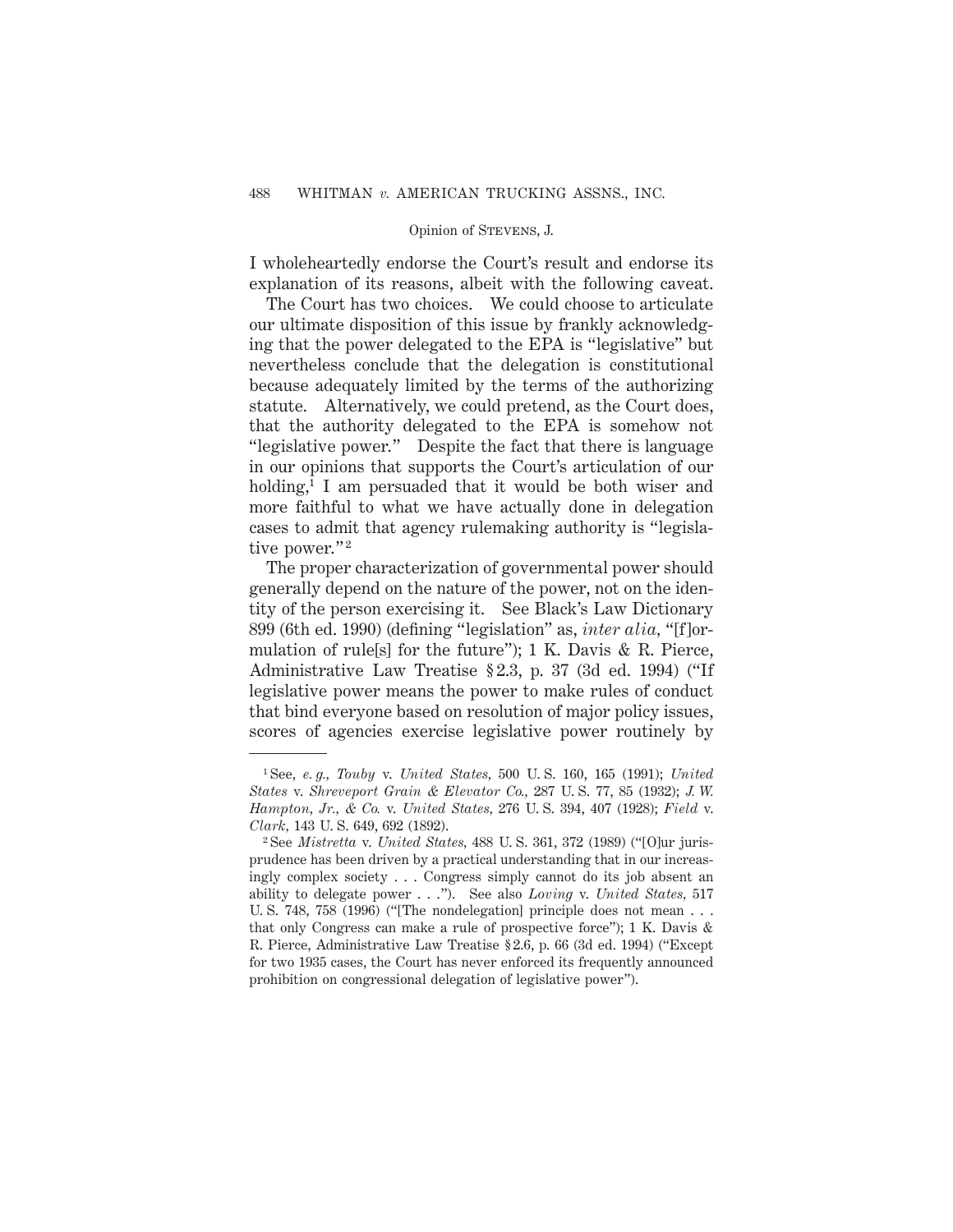## Opinion of Stevens, J.

promulgating what are candidly called 'legislative rules' "). If the NAAQS that the EPA promulgated had been prescribed by Congress, everyone would agree that those rules would be the product of an exercise of "legislative power." The same characterization is appropriate when an agency exercises rulemaking authority pursuant to a permissible delegation from Congress.

My view is not only more faithful to normal English usage, but is also fully consistent with the text of the Constitution. In Article I, the Framers vested "All legislative Powers" in the Congress, Art. I, § 1, just as in Article II they vested the "executive Power" in the President, Art. II, § 1. Those provisions do not purport to limit the authority of either recipient of power to delegate authority to others. See *Bowsher* v. *Synar,* 478 U. S. 714, 752 (1986) (Stevens, J., concurring in judgment) ("Despite the statement in Article I of the Constitution that 'All legislative powers herein granted shall be vested in a Congress of the United States,' it is far from novel to acknowledge that independent agencies do indeed exercise legislative powers"); *INS* v. *Chadha,* 462 U. S. 919, 985–986 (1983) (White, J., dissenting) ("[L]egislative power can be exercised by independent agencies and Executive departments . . ."); 1 Davis & Pierce, Administrative Law Treatise § 2.6, at 66 ("The Court was probably mistaken from the outset in interpreting Article I's grant of power to Congress as an implicit limit on Congress' authority to delegate legislative power"). Surely the authority granted to members of the Cabinet and federal law enforcement agents is properly characterized as "Executive" even though not exercised by the President. Cf. *Morrison* v. *Olson,* 487 U. S. 654, 705–706 (1988) (Scalia, J., dissenting) (arguing that the independent counsel exercised "executive power" unconstrained by the President).

It seems clear that an executive agency's exercise of rulemaking authority pursuant to a valid delegation from Congress is "legislative." As long as the delegation provides a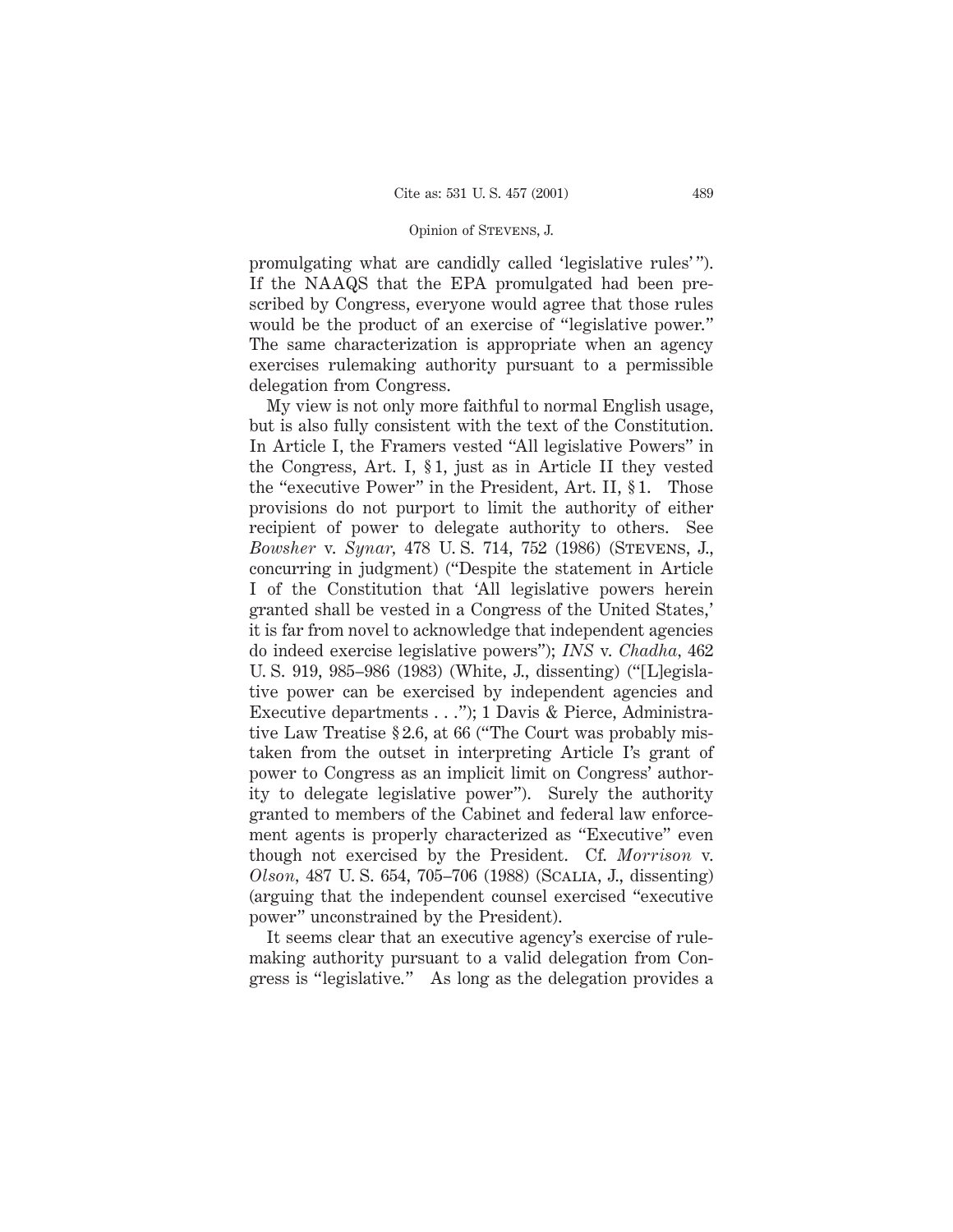sufficiently intelligible principle, there is nothing inherently unconstitutional about it. Accordingly, while I join Parts I, II, and IV of the Court's opinion, and agree with almost everything said in Part III, I would hold that when Congress enacted § 109, it effected a constitutional delegation of legislative power to the EPA.

Justice Breyer, concurring in part and concurring in the judgment.

I join Parts I, III, and IV of the Court's opinion. I also agree with the Court's determination in Part II that the Clean Air Act does not permit the Environmental Protection Agency to consider the economic costs of implementation when setting national ambient air quality standards under  $\S 109(b)(1)$  of the Act. But I would not rest this conclusion solely upon § 109's language or upon a presumption, such as the Court's presumption that any authority the Act grants the EPA to consider costs must flow from a "textual commitment" that is "clear." *Ante,* at 468. In order better to achieve regulatory goals—for example, to allocate resources so that they save more lives or produce a cleaner environment—regulators must often take account of all of a proposed regulation's adverse effects, at least where those adverse effects clearly threaten serious and disproportionate public harm. Hence, I believe that, other things being equal, we should read silences or ambiguities in the language of regulatory statutes as permitting, not forbidding, this type of rational regulation.

In these cases, however, other things are not equal. Here, legislative history, along with the statute's structure, indicates that § 109's language reflects a congressional decision not to delegate to the agency the legal authority to consider economic costs of compliance.

For one thing, the legislative history shows that Congress intended the statute to be "technology forcing." Senator Edmund Muskie, the primary sponsor of the 1970 amend-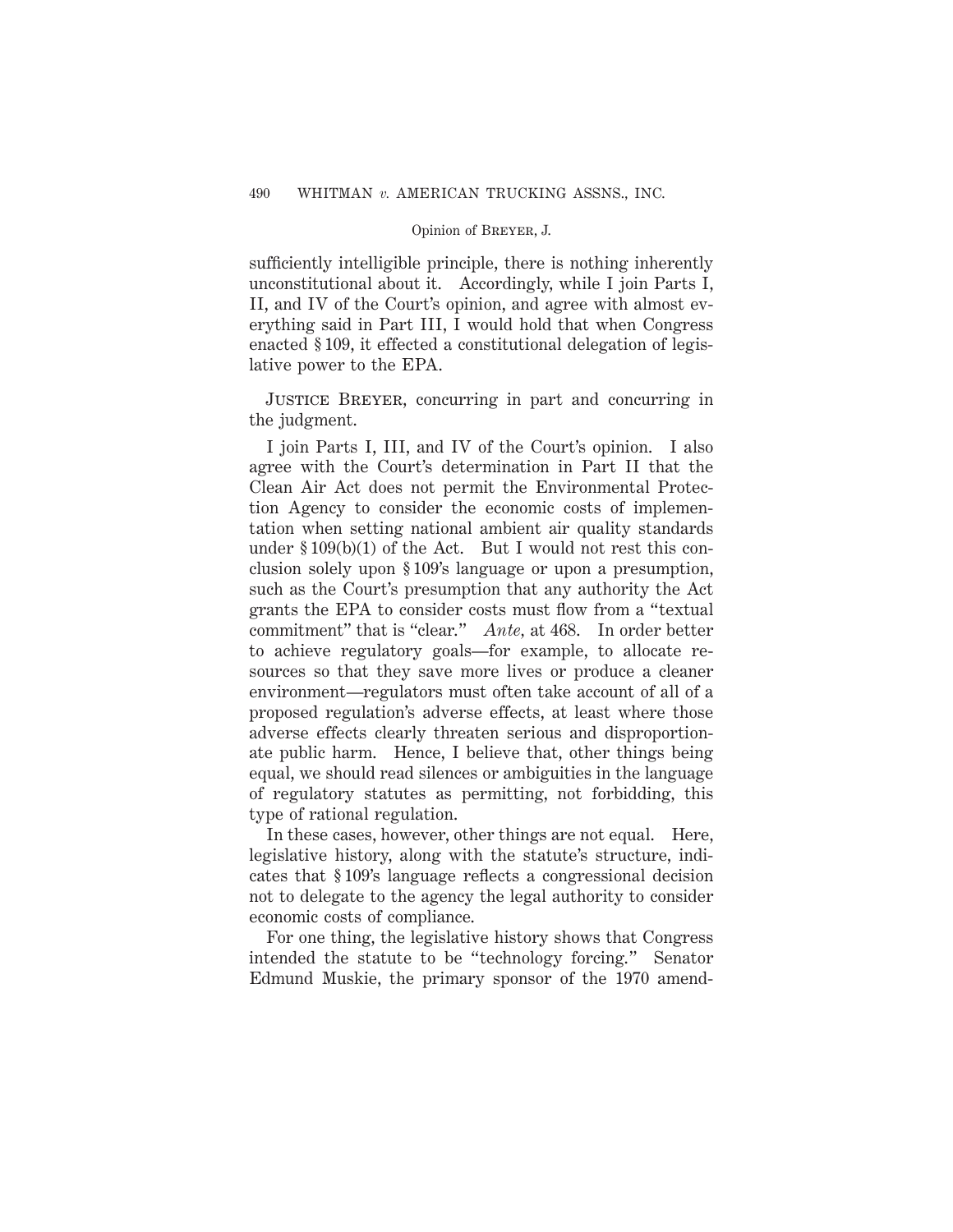ments to the Act, introduced them by saying that Congress' primary responsibility in drafting the Act was not "to be limited by what is or appears to be technologically or economically feasible," but "to establish what the public interest requires to protect the health of persons," even if that means that *"industries will be asked to do what seems to be impossible at the present time."* 116 Cong. Rec. 32901–32902 (1970), 1 Legislative History of the Clean Air Amendments of 1970 (Committee Print compiled for the Senate Committee on Public Works by the Library of Congress), Ser. No. 93–18, p. 227 (1974) (hereinafter Leg. Hist.) (emphasis added).

The Senate directly focused upon the technical feasibility and cost of implementing the Act's mandates. And it made clear that it intended the Administrator to develop air quality standards set independently of either. The Senate Report for the 1970 amendments explains:

"In the Committee discussions, considerable concern was expressed regarding the use of the concept of technical feasibility as the basis of ambient air standards. The Committee determined that 1) *the health of people is more important than the question of whether the early achievement of ambient air quality standards protective of health is technically feasible;* and, 2) the growth of pollution load in many areas, even with application of available technology, would still be deleterious to public health....

"Therefore, the Committee determined that *existing sources of pollutants either should meet the standard of the law or be closed down* . . . ." S. Rep. No. 91–1196, pp. 2–3 (1970), 1 Leg. Hist. 402–403 (emphasis added).

Indeed, this Court, after reviewing the entire legislative history, concluded that the 1970 amendments were "expressly designed to force regulated sources to develop pollution control devices that *might at the time appear to be economically or technologically infeasible." Union Elec. Co.*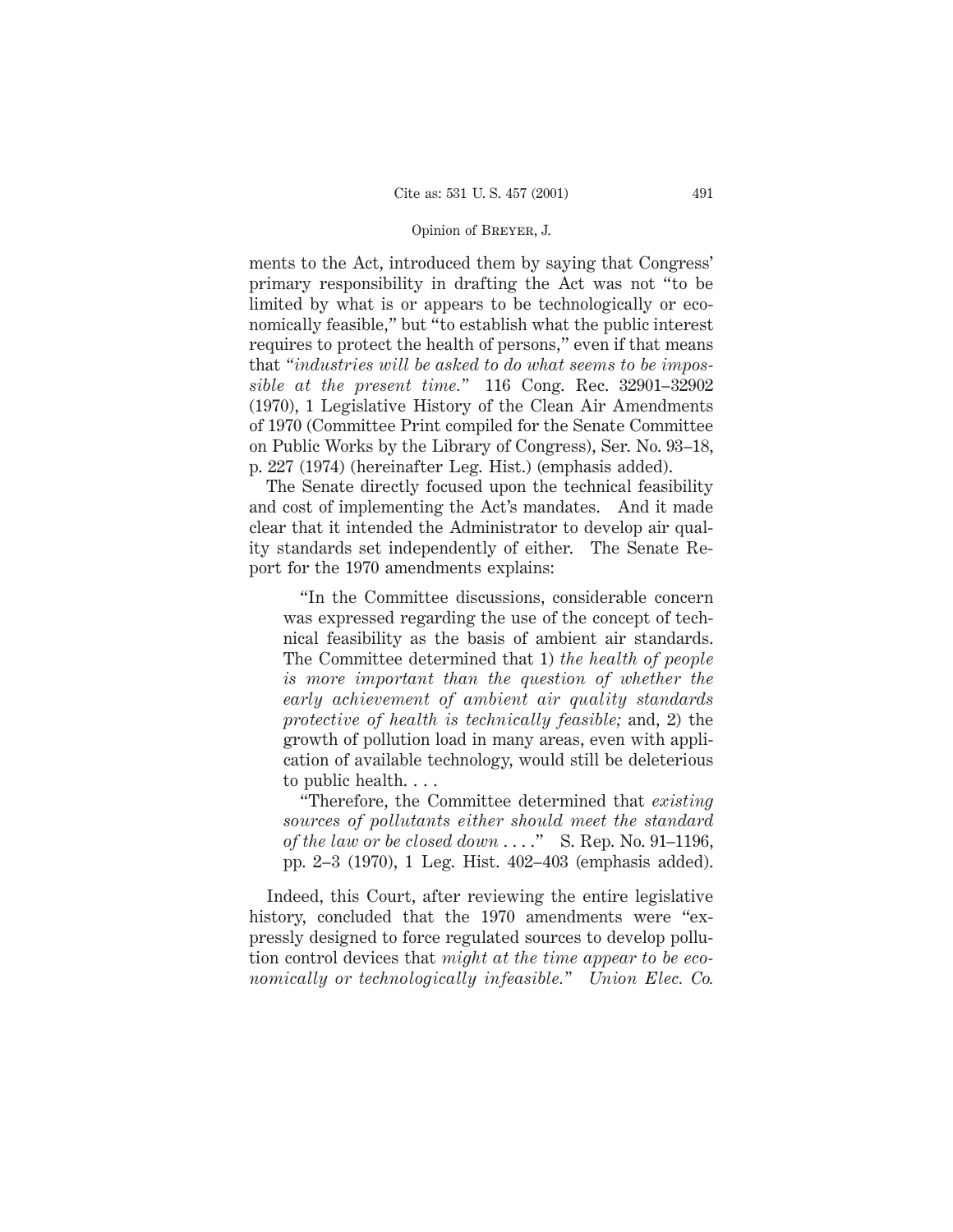v. *EPA,* 427 U. S. 246, 257 (1976) (emphasis added). And the Court added that the 1970 amendments were intended to be a "drastic remedy to . . . a serious and otherwise uncheckable problem." *Id.,* at 256. Subsequent legislative history confirms that the technology-forcing goals of the 1970 amendments are still paramount in today's Act. See Clean Air Conference Report (1977): Statement of Intent; Clarification of Select Provisions, 123 Cong. Rec. 27070 (1977) (stating, regarding the 1977 amendments to the Act, that "this year's legislation retains and even strengthens the technology forcing . . . goals of the 1970 Act"); S. Rep. No. 101–228, p. 5 (1989) (stating that the 1990 amendments to the Act require ambient air quality standards to be set at "the level that 'protects the public health' with an 'adequate margin of safety,' *without regard to the economic or technical feasibility of attainment"* (emphasis added)).

To read this legislative history as meaning what it says does not impute to Congress an irrational intent. Technology-forcing hopes can prove realistic. Those persons, for example, who opposed the 1970 Act's insistence on a 90% reduction in auto emission pollutants, on the ground of excessive cost, saw the development of catalytic converter technology that helped achieve substantial reductions without the economic catastrophe that some had feared. See § 6(a) of the Clean Air Act Amendments of 1970, amending §§ 202(b)(1)(A), (B), 84 Stat. 1690 (codified at 42 U. S. C.  $\S$ §7521(b)(1)(A), (B)) (requiring a 90% reduction in emissions); 1 Leg. Hist. 238, 240 (statement of Sen. Griffin) (arguing that the emissions standards could "force [the automobile] industry out of existence" because costs "would not be taken into account"); see generally Reitze, Mobile Source Air Pollution Control, 6 Env. Law. 309, 326–327 (2000) (discussing the development of the catalytic converter).

At the same time, the statute's technology-forcing objective makes regulatory efforts to determine the costs of implementation both less important and more difficult. It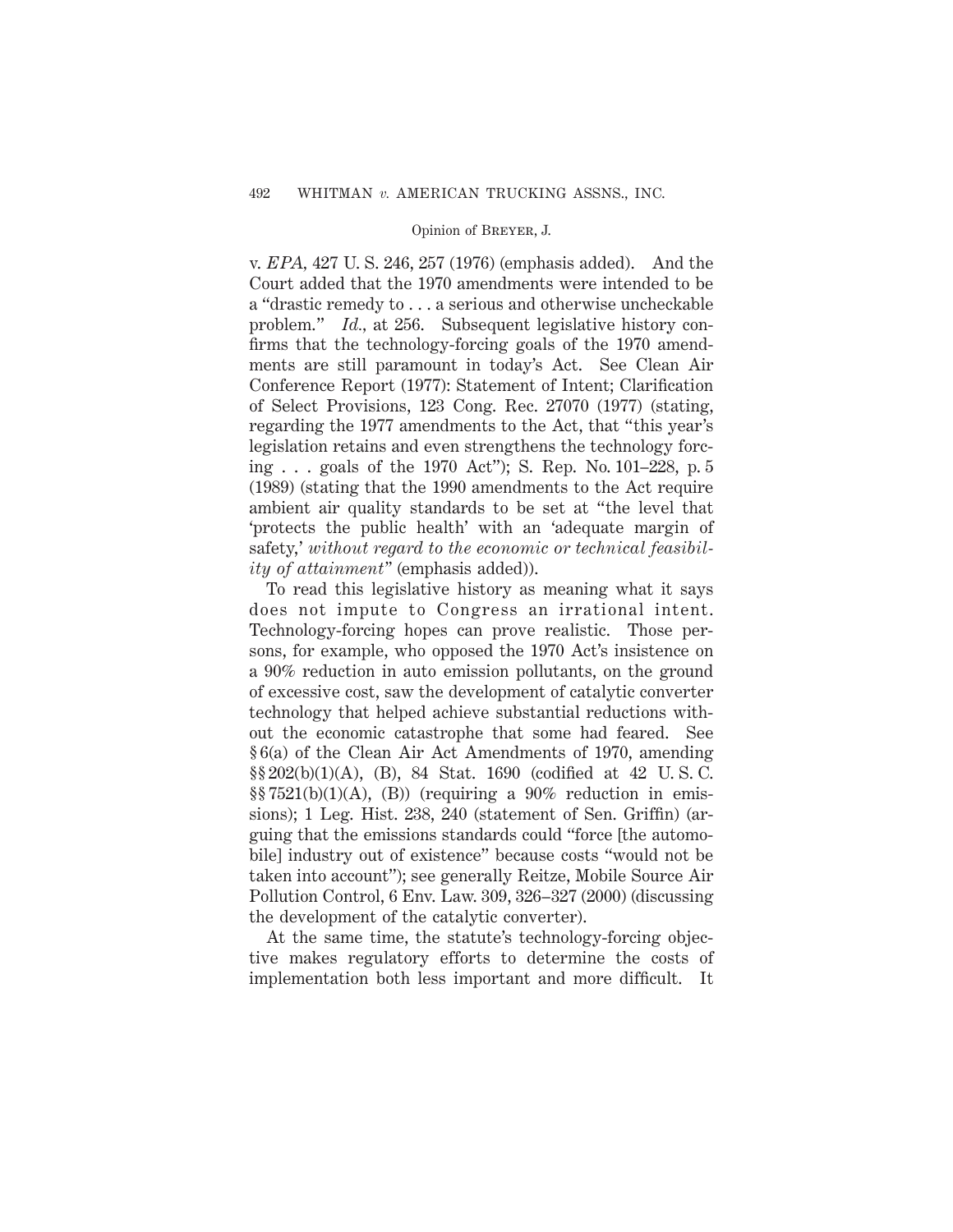means that the relevant economic costs are speculative, for they include the cost of unknown future technologies. It also means that efforts to take costs into account can breed time-consuming and potentially unresolvable arguments about the accuracy and significance of cost estimates. Congress could have thought such efforts not worth the delays and uncertainties that would accompany them. In any event, that is what the statute's history seems to say. See *Union Elec., supra,* at 256–259. And the matter is one for Congress to decide.

Moreover, the Act does not, on this reading, wholly ignore cost and feasibility. As the majority points out, *ante,* at 466–467, the Act allows regulators to take those concerns into account when they determine how to implement ambient air quality standards. Thus, States may consider economic costs when they select the particular control devices used to meet the standards, and industries experiencing difficulty in reducing their emissions can seek an exemption or variance from the state implementation plan. See *Union Elec., supra,* at 266 ("[T]he most important forum for consideration of claims of economic and technological infeasibility is before the state agency formulating the implementation plan").

The Act also permits the EPA, within certain limits, to consider costs when it sets deadlines by which areas must attain the ambient air quality standards. 42 U. S. C.  $\S 7502(a)(2)(A)$  (providing that "the Administrator may extend the attainment date . . . for a period no greater than 10 years from the date of designation as nonattainment, considering the severity of nonattainment and the availability and feasibility of pollution control measures");  $$7502(a)(2)(C)$ (permitting the Administrator to grant up to two additional 1-year extensions); cf.  $\S 7511(a)(1)$ , (5) (setting more rigid attainment deadlines for areas in nonattainment of the ozone standard, but permitting the Administrator to grant up to two 1-year extensions). And Congress can change those statutory limits if necessary. Given the ambient air quality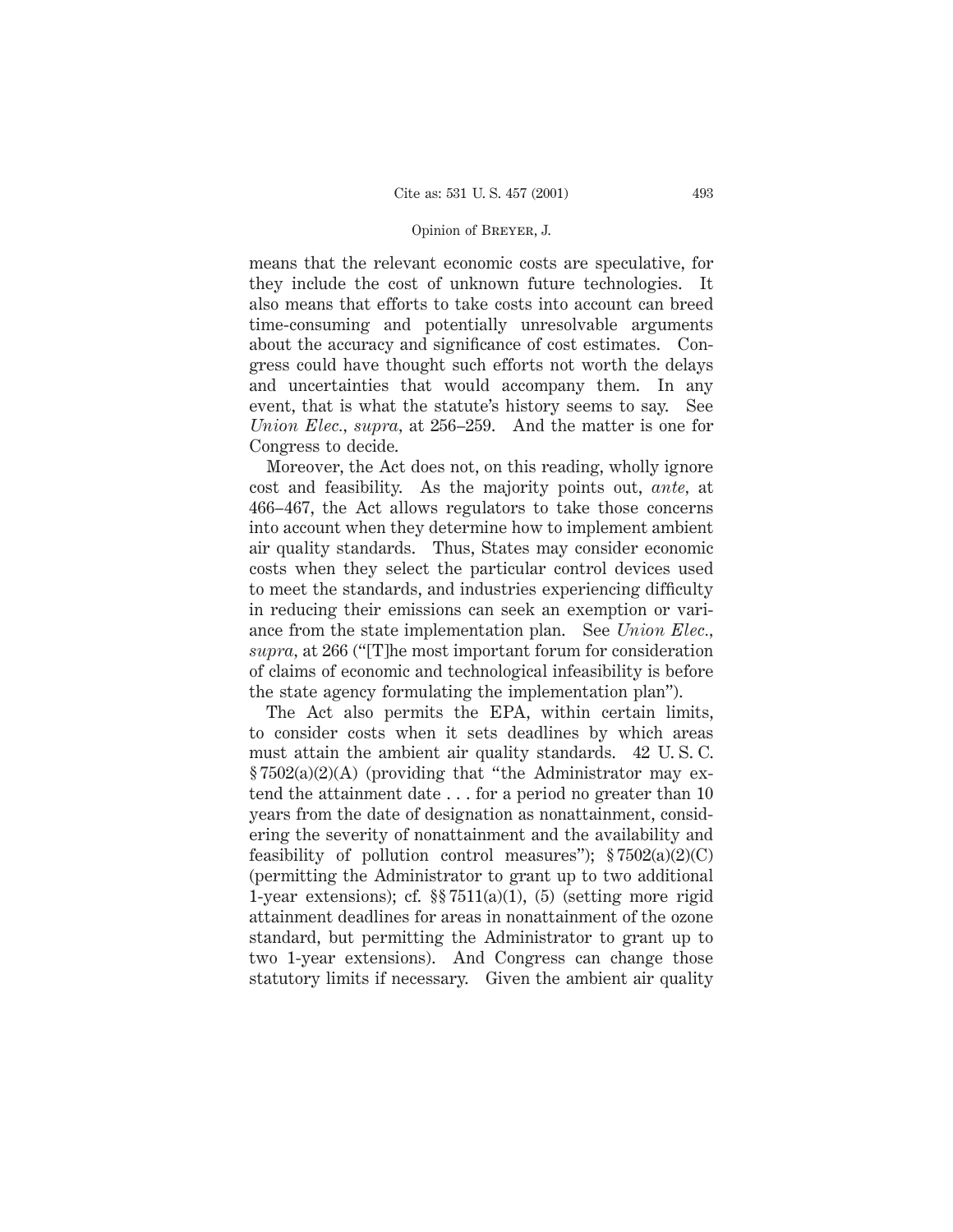standards' substantial effects on States, cities, industries, and their suppliers and customers, Congress will hear from those whom compliance deadlines affect adversely, and Congress can consider whether legislative change is warranted. See, *e. g.,* Steel Industry Compliance Extension Act of 1981, 95 Stat. 139 (codified at 42 U. S. C. § 7413(e) (1988 ed.)) (repealed 1990) (granting the Administrator discretion to extend the ambient air quality standard attainment date set in the 1977 Act by up to three years for steelmaking facilities).

Finally, contrary to the suggestion of the Court of Appeals and of some parties, this interpretation of § 109 does not require the EPA to eliminate every health risk, however slight, at any economic cost, however great, to the point of "hurtling" industry over "the brink of ruin," or even forcing "deindustrialization." *American Trucking Assns., Inc.* v. *EPA,* 175 F. 3d 1027, 1037, 1038, n. 4 (CADC 1999); see also Brief for Cross-Petitioners in No. 99–1426, p. 25. The statute, by its express terms, does not compel the elimination of *all* risk; and it grants the Administrator sufficient flexibility to avoid setting ambient air quality standards ruinous to industry.

Section 109(b)(1) directs the Administrator to set standards that are "requisite to protect the public health" with "an adequate margin of safety." But these words do not describe a world that is free of all risk—an impossible and undesirable objective. See *Industrial Union Dept., AFL–CIO* v. *American Petroleum Institute,* 448 U. S. 607, 642 (1980) (plurality opinion) (the word "safe" does not mean "riskfree"). Nor are the words "requisite" and "public health" to be understood independent of context. We consider football equipment "safe" even if its use entails a level of risk that would make drinking water "unsafe" for consumption. And what counts as "requisite" to protecting the public health will similarly vary with background circumstances, such as the public's ordinary tolerance of the particular health risk in the particular context at issue. The Administrator can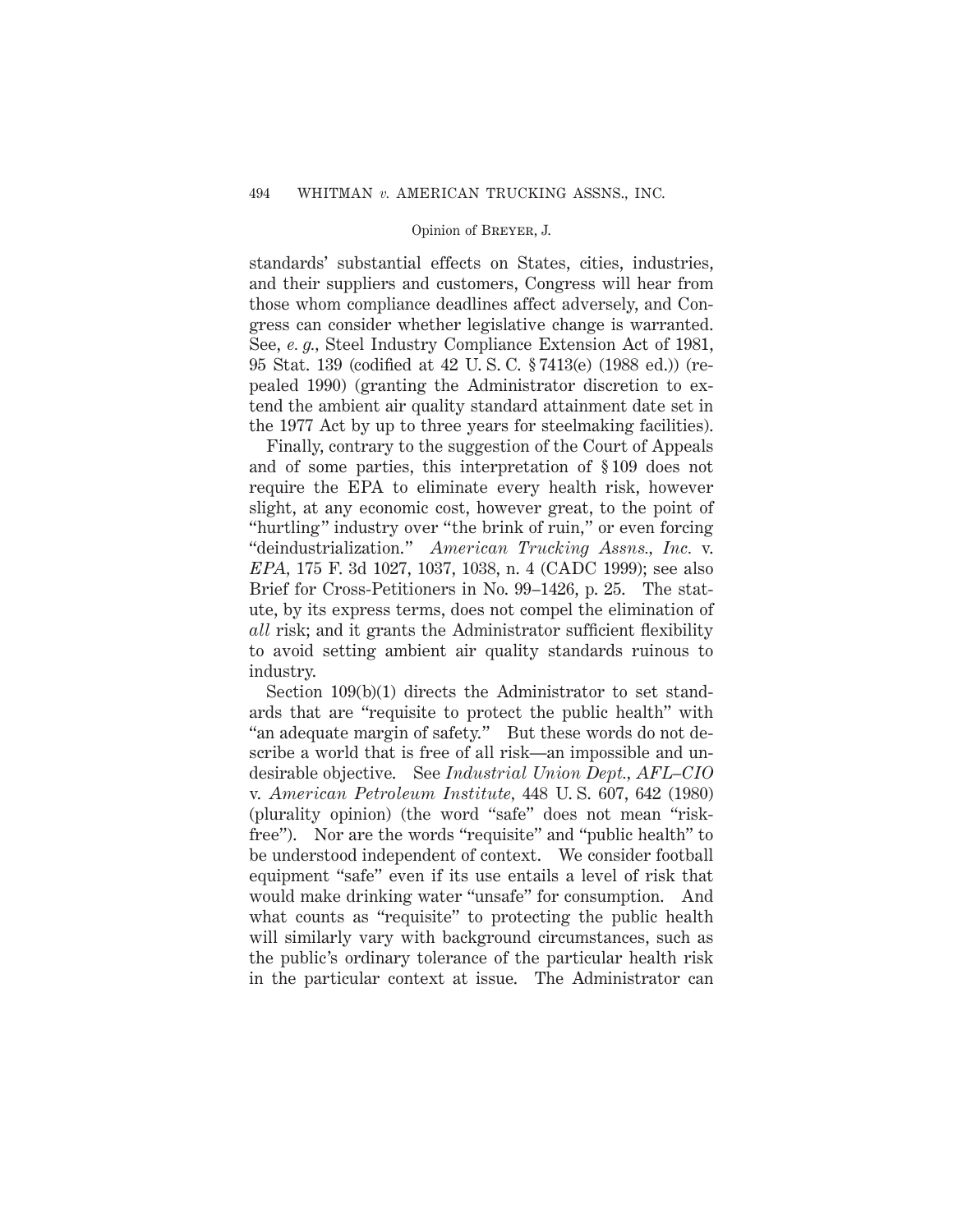consider such background circumstances when "decid[ing] what risks are acceptable in the world in which we live." *Natural Resources Defense Council, Inc.* v. *EPA,* 824 F. 2d 1146, 1165 (CADC 1987).

The statute also permits the Administrator to take account of comparative health risks. That is to say, she may consider whether a proposed rule promotes safety overall. A rule likely to cause more harm to health than it prevents is not a rule that is "requisite to protect the public health." For example, as the Court of Appeals held and the parties do not contest, the Administrator has the authority to determine to what extent possible health risks stemming from reductions in tropospheric ozone (which, it is claimed, helps prevent cataracts and skin cancer) should be taken into account in setting the ambient air quality standard for ozone. See 175 F. 3d, at 1050–1053 (remanding for the Administrator to make that determination).

The statute ultimately specifies that the standard set must be "requisite to protect the public health" *"in the judgment of the Administrator,"* § 109(b)(1), 84 Stat. 1680 (emphasis added), a phrase that grants the Administrator considerable discretionary standard-setting authority.

The statute's words, then, authorize the Administrator to consider the severity of a pollutant's potential adverse health effects, the number of those likely to be affected, the distribution of the adverse effects, and the uncertainties surrounding each estimate. Cf. Sunstein, Is the Clean Air Act Unconstitutional?, 98 Mich. L. Rev. 303, 364 (1999). They permit the Administrator to take account of comparative health consequences. They allow her to take account of context when determining the acceptability of small risks to health. And they give her considerable discretion when she does so.

This discretion would seem sufficient to avoid the extreme results that some of the industry parties fear. After all, the EPA, in setting standards that "protect the public health"